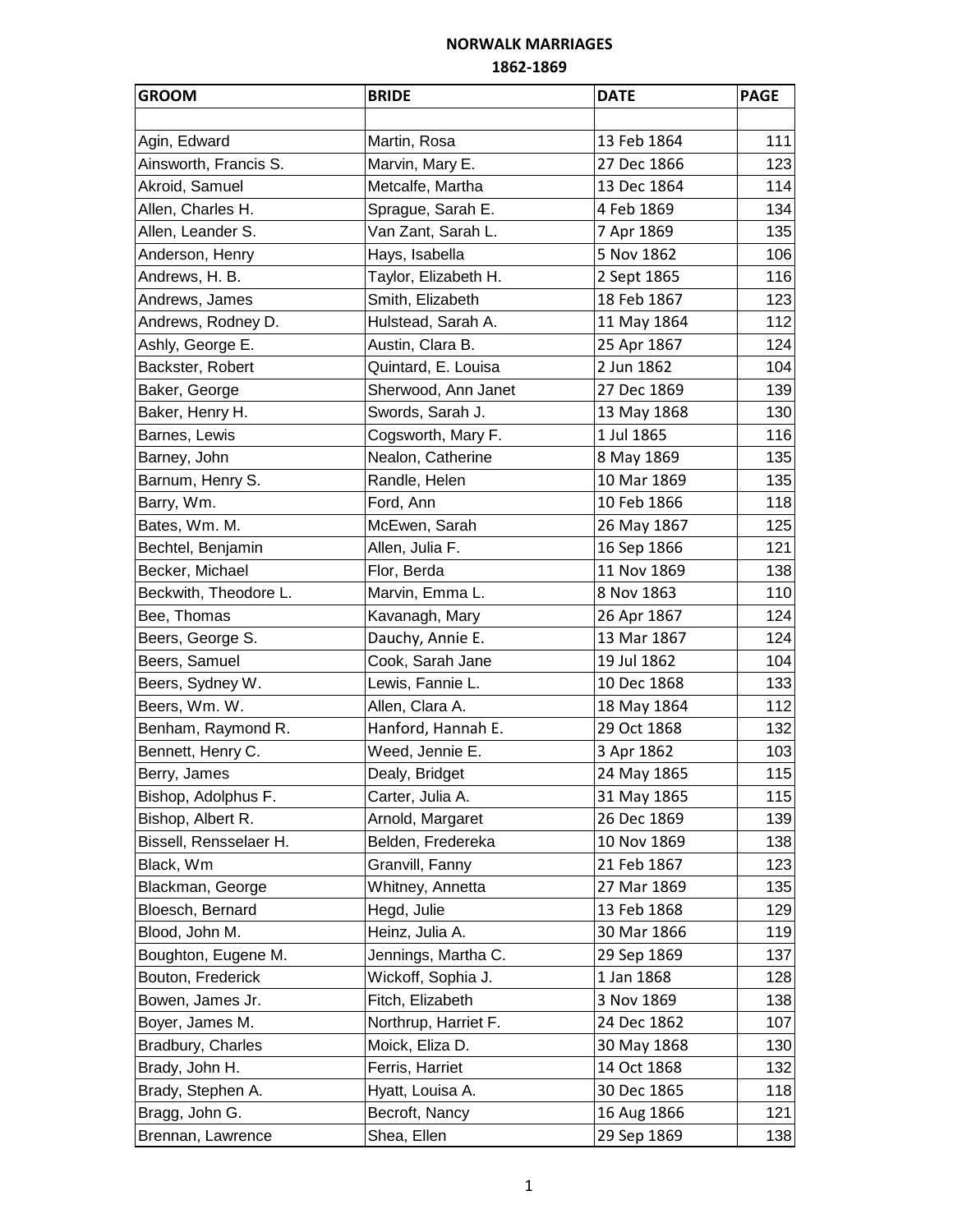| <b>GROOM</b>            | <b>BRIDE</b>        | <b>DATE</b>  | <b>PAGE</b> |
|-------------------------|---------------------|--------------|-------------|
| Brinton, Sylvenus G.    | Woodman, Emily      | 2 Apr 1866   | 119         |
| Britton, Joseph W.      | Peck, Anna C.       | 18 Dec 1862  | 107         |
| Brotherton, Ira         | Ware, Emma          | 23 May 1866  | 120         |
| Brotherton, Theodore    | Byington, Mary E.   | 14 Dec 1868  | 133         |
| Brown, Ambrose A.       | Roberts, Carrie S.  | 11 Jul 1865  | 116         |
| Brown, Augustus B.      | Platt, Almina       | 1862?        | 107         |
| Brown, Francis D.       | Dailey, Waity O?.   | 1 Jul 1867   | 125         |
| Brown, George L.        | Barlow, Susan       | 17 Jul 1869  | 136         |
| Brown, Henry S.         | Bragg, Marion       | 27 Oct 1868  | 132         |
| Brown, John             | Donohue, Honora     | 18 Oct 1862  | 105         |
| Brown, John B.          | Delaney, Ellen      | 10 Feb 1868  | 129         |
| Brown, John M.          | Toby, Sarah F.      | 3 Jul 1866   | 120         |
| Brown, Joseph H.        | Moore, Anna L.      | 10 Mar 1868  | 129         |
| Brown, Thomas D.        | Joyce?, Fanny S.    | 12 Aug 1862  | 104         |
| Buckingham, Wm. H.      | Nash, Harriet F.    | 16 Dec 1868  | 133         |
| Buckley, Daniel         | McMahon, Hannah     | 7 Nov 1864   | 113         |
| <b>Buckley, Patrick</b> | Fallon, Ann         | 25 Aug 1867  | 126         |
| Burbank, George N.      | Hoyt, Mary F.       | 29 Nov 1865  | 118         |
| Burk, John              | Duffy, Mary         | 22 Oct 1867  | 126         |
| Burke, John             | Shields, Rosa       | 19 Jan 1864  | 111         |
| Burn, Matthew           | Donnelly, Ann       | 21 May 1866  | 120         |
| Burns, Isaac            | Mills, Emily A.     | 14 Feb 1869  | 134         |
| Burns, James J.         | Shea, Margaret      | 9 May 1869   | 135         |
| Burns, John             | Finn, Julia         | 17 Nov 1869  | 139         |
| Burr, Joseph Bradley    | Beers, Antinett J.  | 7 Dec 1869   | 139         |
| Bush, John (Col)        | Wesley, Eliza (Col) | 13 Oct 1864  | 113         |
| Buttery, Isaac H.       | Vasey, Sarah        | 12 Jun 1867  | 125         |
| Buttery, Samuel         | Bishop, Hannah      | Aug 1862     | 104         |
| Byxbee, Albert          | Woodruff, Ann       | 5 Nov 1862   | 106         |
| Cadwell?, Nelson M.     | Nash, Emily D.      | 24 Jul 1862  | 104         |
| Caffrey, Owen           | Maurice, Mary       | 25 May 1862  | 104         |
| Cahil, John             | Farrell, Annie      | 25 Feb 1868  | 129         |
| Cahill, Edmund          | Powers, Bridget     | 1 Sept 1862  | 105         |
| Cain, Michael           | Macon, Ann          | 29 Oct 1865  | 117         |
| Callahan, Charles       | Dolan, Ann          | 1 Feb 1863   | 108         |
| Campbell, Augustus      | Brush, Eunice       | 25 Dec 1867  | 128         |
| Canffield, Francis      | Haley, Catherine    | 2 May 1869   | 135         |
| Carhart, John           | Davis, Emily        | 19 Dec 1862  | 107         |
| Carmody, Edward         | Dwyer, Bridget      | 18 Oct 1868  | 132         |
| Carpenter, H. G.        | Lyon, Susanna A.    | 28 Feb 1867  | 123         |
| Carroll, Henry D.       | Mallory, Emily      | 24 Sept 1862 | 105         |
| Carroll, John           | Fahen, Ellen        | 26 Oct 1862  | 105         |
| Carroll, John           | Hearne, Mary        | 2 Nov 1862   | 106         |
| Carter, Edwin           | Lynch, Mary         | 10 Jun 1863  | 109         |
| Cheshire, George Jr.    | Percival, Mary L.   | 17 May 1865  | 115         |
| Chichester, John N.     | Free, Ellen         | 11 Apr 1864  | 112         |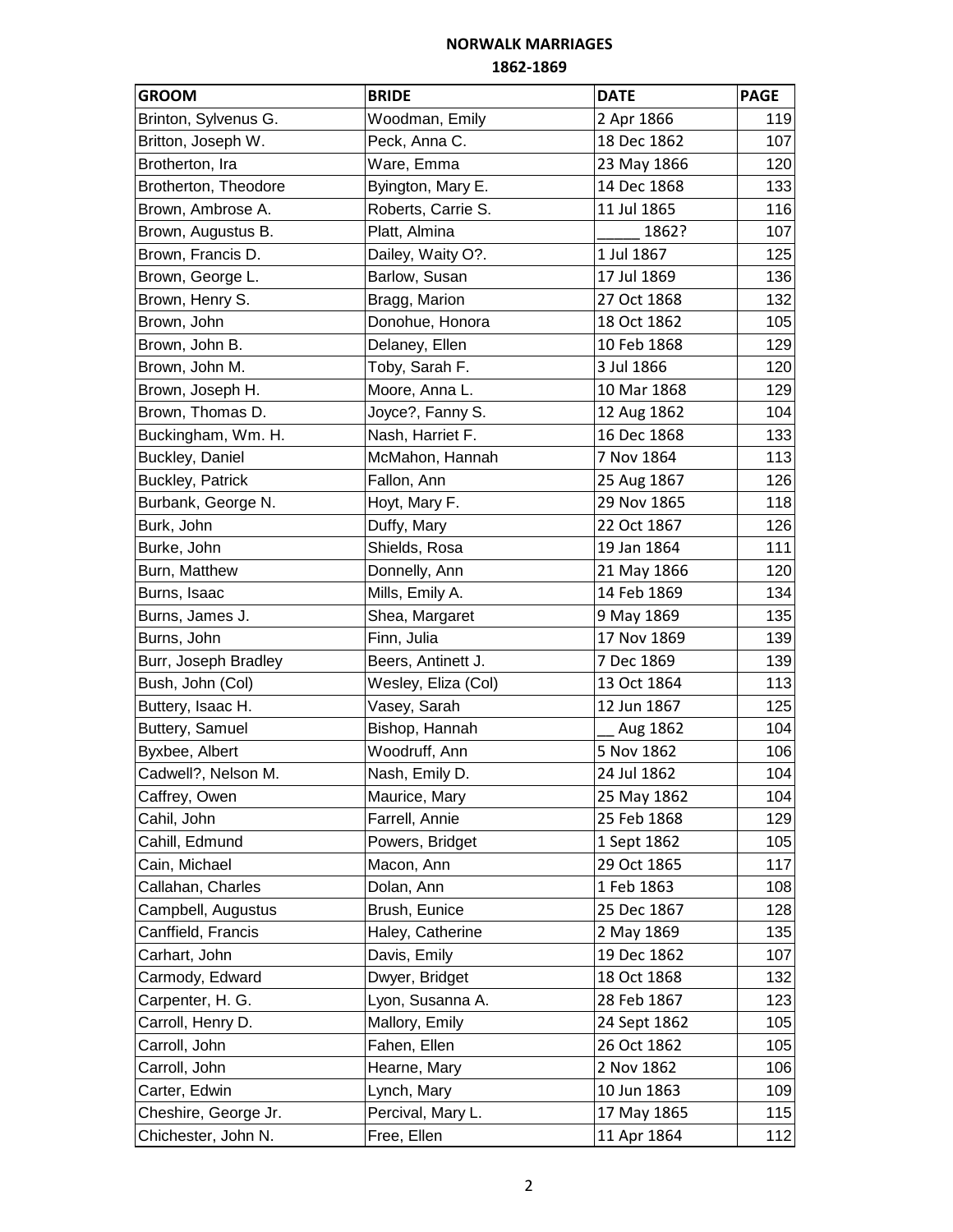| <b>GROOM</b>         | <b>BRIDE</b>        | <b>DATE</b>  | <b>PAGE</b> |
|----------------------|---------------------|--------------|-------------|
| Church, George T.    | Sanford, Emma J.    | 14 May 1868  | 130         |
| Clark, Augustus      | Weed, Lydia         | 9 Mar 1864   | 111         |
| Clark, George        | Foster, Abbie M.    | 25 May 1864  | 112         |
| Clark, Henry O.      | Clark, Annabell     | 30 May 1869  | 136         |
| Clark, John R.       | Smith, Isabella F.  | 4 Aug 1866   | 121         |
| Cleary, John         | Millerick, Eliza    | 3 May 1868   | 130         |
| Cleveland, George    | Beers, Eliza        | 13 Nov 1866  | 122         |
| Clougherty, John     | McGinnis, Eliza     | 27 Jan 1867  | 123         |
| Cockefur, Austin     | Smith, Addia        | 25 Dec 1866  | 123         |
| Cockefur, John       | Byington, Ellen     | 26 Oct 1862  | 105         |
| Cogswell, Eli        | Hendrick, Josephine | 18 Jun 1866  | 120         |
| Cole, Ira            | Hill, Rita J.       | 3 Nov 1868   | 132         |
| Colfax, Albert E.    | Knapp, Emma M.      | 30 Oct 1867  | 126         |
| Colgan, Michael      | Kinlan, Margaret    | 17 Jun 1866  | 120         |
| Collins, James       | White, Catherine    | 29 Oct 1865  | 117         |
| Comstock, George C.  | White, Eliza        | 23 Jan 1868  | 129         |
| Comstock, Marcus E.  | Murray, Amelia A.   | 14 Mar 1866  | 119         |
| Comstock, Zalmon M.  | Percival, Susan     | 15 Nov 1864  | 114         |
| Condroy, William     | Bratcha, Ellen      | 24 Feb 1868  | 129         |
| Conges, Francis D.A. | Wilcox, Mary M.     | 24 Nov 1869  | 139         |
| Conners, Thomas      | Conland, Catherine  | 4 Jul 1860   | 136         |
| Connery, James       | Cashman, Mary       | 31 May 1869  | 136         |
| Connor, Thomas       | Ray, Mary L.        | 11 Feb 1865  | 114         |
| Constock, Legrand    | Lyons, Mary E.      | 24 Oct 1866  | 122         |
| Converse, Albert E.  | Shepardson, Lucy J. | Jun 1869     | 136         |
| Cooke, Connor        | Hanley, Mary        | 2 Nov 1862   | 106         |
| Corbett, Wm.         | Frind, Ellen        | 29 Oct 1865  | 117         |
| Corcoran, John       | Mullen, Catharine   | 4 Oct 1863   | 109         |
| Cousins, James       | Leaney, Mary Ann    | 12 Nov 1866  | 122         |
| Cousins, James       | Fagan, Margaret     | 18 Jan 1868  | 128         |
| Coyle, Michael       | Leonard, Rosa       | 5 Nov 1868   | 132         |
| Crawford, Andrew     | Hines, Susanna      | 4 Nov 1869   | 138         |
| Crockett, John       | Hathaway, Susan     | 16 Oct 1867  | 126         |
| Crockett, Wm. G.     | Thomes, Amelia      | 22 Dec 1868  | 133         |
| Crofut, Wm F.        | Shelden, Emma       | 20 Mar 1864  | 111         |
| Crooks, Henry        | Kimble, Mary        | 10 Mar 1866  | 119         |
| Curtis, Augustus     | Perkins, Jane E.    | 17 Oct 1866  | 122         |
| Curtis, Ezra         | Ells, Mary E.       | 6 Oct 1869   | 138         |
| Cutler, James N.     | Kenneday, Margaret  | 24 Nov 1864  | 114         |
| Dailey, Thomas       | Kearney, Alice      | 27 Nov 1862  | 106         |
| Daily, Thomas        | Kearney, Alice      | 25 Nov 1862? | 107         |
| Dann, William H.     | Marshall, Martha    | 16 Aug 1866  | 121         |
| Daskam, James W.     | Searles, Annie E.   | 5 Jan 1869   | 134         |
| Davis, Richard B.    | Morton, Ruth E.     | 26 Sep 1864  | 113         |
| Day, George B.       | Hoyt, Louisa C.     | 19 Oct 1865  | 117         |
| Day, Robert          | Landy, Julia        | 25 Oct 1868  | 132         |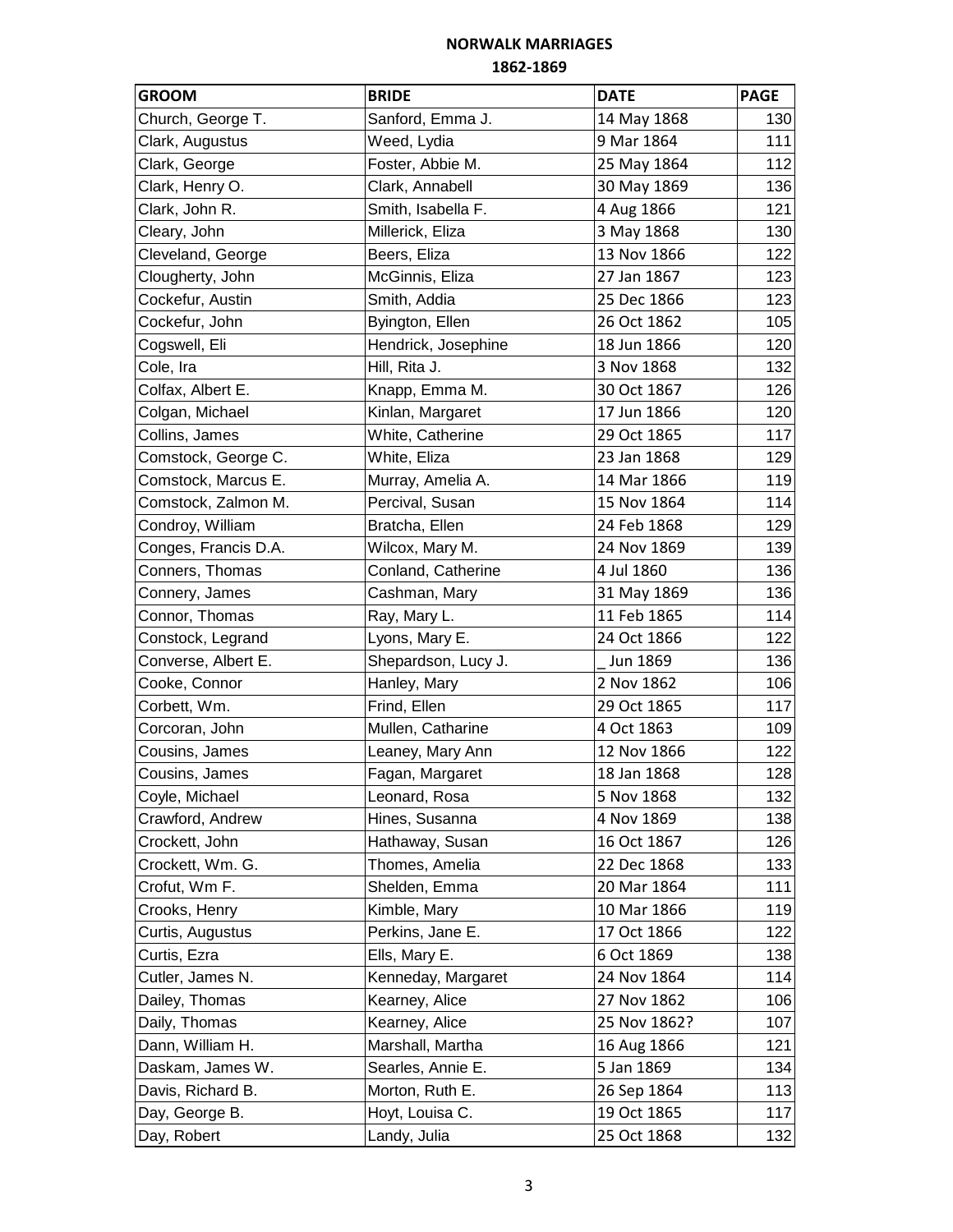| <b>GROOM</b>            | <b>BRIDE</b>         | <b>DATE</b> | <b>PAGE</b> |
|-------------------------|----------------------|-------------|-------------|
| De Forest, Albert       | Murray, Aletta M.    | 14 Oct 1869 | 138         |
| Dean, Delos M.          | Raymond, M. Louise   | 20 Oct 1869 | 138         |
| Decker, Aaron           | Hodges, Mary F.      | 28 Nov 1869 | 139         |
| Decker?, R. Manning Jr. | Craw, Josephine A.   | 26 Jun 1867 | 125         |
| Delaney, Michael        | Elwood, Kate         | 30 Dec 1867 | 128         |
| Delaney, Robert         | Grady, Johanna       | 23 Feb 1868 | 129         |
| Demman, Isaac           | Meeker, Lidia B.     | 29 Apr 1868 | 130         |
| Denis, Thomas           | Burchard, June       | 18 Feb 1864 | 111         |
| Dennis, John H.         | Byxbee, Louisa A.    | 27 Oct 1869 | 138         |
| Des Antoiness, Hennie   | Curtis, Kate S.      | 4 Mar 1868  | 129         |
| Disbrow, David E.       | Benedict, Frances E. | 18 Dec 1866 | 122         |
| Dohny, James            | McCale, Bridget      | 29 May 1864 | 112         |
| Dolan, John             | Musnam, Bridget      | 26 Dec 1865 | 118         |
| Donahue, Patrick        | Coyle, Mary          | 5 Nov 1868  | 132         |
| Donlon, Patrick         | Sweeny, Margaret     | 8 Oct 1864  | 113         |
| Donnelly, Cornelius     | Daly, Ann            | 1 Feb 1863  | 108         |
| Dooling, John           | Murphy, Julia        | 7 Feb 1869  | 134         |
| Doran, John             | Mills, Annie E.      | 2 Feb 1868  | 129         |
| Doren, John             | Sweeny, Hannah       | 3 Apr 1864  | 111         |
| Dorsan, Francis         | Brislan, Hannah      | 7 Jul 1867  | 125         |
| Doty, Charles E.        | Elwell, Martha A.    | 14 Dec 1865 | 118         |
| Doty, Isaac N.          | Finney, Emma M.      | 5 Mar 1867  | 124         |
| Downey, John            | Ratsford, Mary       | 31 May 1866 | 120         |
| Doyle, Alexander        | English, Mary        | 27 Nov 1867 | 127         |
| Drake, Lewis O. (B)     | Purdy, Jane A. (B)   | 21 Jan 1869 | 134         |
| Duggan, Jeremiah        | Bresnen, Lucy        | 28 Mar 1864 | 111         |
| Duggan, John            | Kough, Catherine     | 2 Feb 1869  | 134         |
| Duley, Cornelius        | Barlow, Phebe        | 11 May 1869 | 136         |
| Dunnegan, Patrick       | Doughnay, Johanna    | 8 Feb 1863  | 108         |
| Durand, Samuel S.       | Peck, Mary O.        | 6 Sep 1869  | 137         |
| Edwards, Rev. John H.   | Starr, Carrie        | 1 Oct 1862  | 105         |
| Eldrad, Benjamin F.     | McKenzie, Cecilla M. | 4 Nov 1868  | 132         |
| Eldrad, Townsend        | Hall, Sarah          | 23 Mar 1868 | 129         |
| Ells, Joseph B.         | Waterbury, Mary A.   | 11 Oct 1865 | 117         |
| Ells, William E.        | Gardiner, Martha C.  | 23 Apr 1862 | 103         |
| Elwood, Edward B.       | Brown, Julia F.      | 1 Sep 1869  | 137         |
| Elwood, John L.         | Shelden, Emma        | 29 Feb 1864 | 111         |
| Evans, James O.         | Wood, Emily F.       | 14 Oct 1868 | 132         |
| Fagan, John             | Hopkins, Mary        | 28 Apr 1867 | 124         |
| Fagan, Patrick          | Hogan, Bridget       | 1 Feb 1863  | 108         |
| Fagan, Wm.              | O'Boy, Ellen         | 23 Jun 1867 | 125         |
| Fairbanks, Henry H.     | Day, Emma E.         | 20 May 1869 | 136         |
| Fannan, James           | Condlen, Ann         | 1 May 1864  | 112         |
| Farrell, Edward         | McGuire, Bridget     | 27 Nov 1862 | 106         |
| Farrell, James          | Gegon?, Mary Ann     | 18 Jul 1865 | 116         |
| Farrell, Thomas         | Moore, Rose          | 12 Oct 1862 | 105         |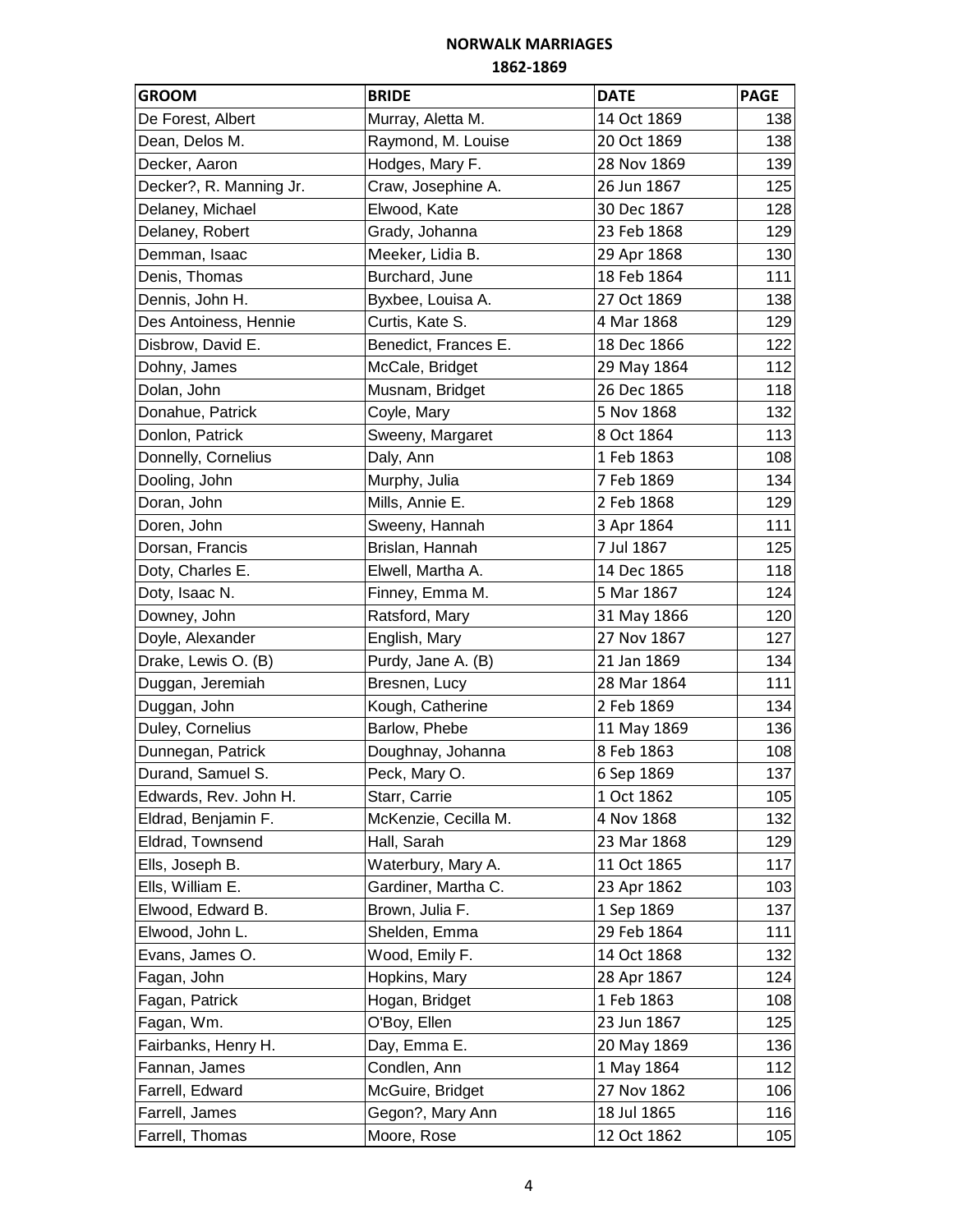| <b>GROOM</b>             | <b>BRIDE</b>            | <b>DATE</b>  | <b>PAGE</b> |
|--------------------------|-------------------------|--------------|-------------|
| Fell, John               | Grogan, Delia           | 27 Sep 1868  | 131         |
| Felmently, Henry (B)     | Brown, Julia (B)        | 22 Nov 1866  | 122         |
| Ferris, Francis A.       | Halsey, Mary A.         | 9 Oct 1862   | 105         |
| Field, James             | Sheday, Margaret        | 22 May 1869  | 136         |
| Fillow, David M.         | Whitney, Nancy J.       | 25 Nov 1868  | 133         |
| Finch, James R.          | Hanan, Mary A.          | 2 Jul 1866   | 120         |
| Finilty, Thomas          | O'Hara, Ellen           | 31 Oct 1862  | 105         |
| Finney, Edgar A.         | VanCleif, Mary Parshall | 5 Mar 1867   | 124         |
| Fitch, Alonzo            | Weed, Emma              | 22 Sep 1869  | 137         |
| Fitch, D. Warren         | Percival, Sarah         | 28 Apr 1869  | 135         |
| Fitch, George W.         | Beardsley, Fanny J.     | 27 Jan 1864  | 111         |
| Fitch, Theodore          | Whitney, M. Louisa      | 17 Oct 1862  | 105         |
| Fitzgerald, Michael      | Goung?, Ruth A.         | 3 Oct 1869   | 138         |
| Fitzgerald, Thomas       | Golden, Hannah          | 17 Aug 1865  | 116         |
| Fitzgerald, Wm.          | Caslin, Honora          | 26 Jul 1868  | 131         |
| Fitzgerlad [sic], Thomas | Colbert, Mary           | 21 May 1865  | 115         |
| Fitzgibbins, James       | Crowley, Mary           | 31 Oct 1867  | 126         |
| Fitzgibbons, James       | Kehoe, Mary             | 1 Jan 1863   | 107         |
| Flynn, John              | Cornell, Catharine      | May 1862     | 103         |
| Flynn, John              | Dunn, Mary              | Jul 1862     | 104         |
| Foley, Patrick           | Millerick, Bridget      | 12 Oct 1867  | 126         |
| Foley, Thomas            | Degan, Mary             | 3 May 1868   | 130         |
| Foote, George B.         | Jennings, Martha G.     | 29 Dec 1869  | 139         |
| Fox, Charles?            | Kidney, Cornelia        | 28 Nov 1862  | 106         |
| Fox, Edwin               | Kidney, Harriet         | 11 Jun 1863  | 109         |
| Fry, Andrew W.           | Donaldson, Ellen        | 14 Aug 1869  | 137         |
| Fuleigh, Benjamin F.     | Barhauce?, Eleanor      | 3 Jan 1864   | 110         |
| Fuller, George L.        | Jennings, Maria L.      | 26 Apr 1866  | 119         |
| Fuller, Lawson N.        | Wilcox, Frances L.      | 30 Oct 1866  | 122         |
| Funk, Jacob              | Street, Esther C.       | 21 Apr 1864  | 112         |
| Gale, Wm. H.             | Terrill, Clara E.       | 19 Feb 1868  | 129         |
| Galligan, Peter          | Maloney, Eliza          | 18 Apr 1869  | 135         |
| Ganigan, Michael         | Donovan, Bridget        | 14 Sep 1869  | 137         |
| Garety, Thomas           | Malony, Bridget         | 4 Dec 1865   | 118         |
| Garvey, Patrick          | Cummings, Sarah         | 24 Aug 1868  | 131         |
| Geddes, Robert           | Coffield, Alice         | 31 Mar 1866  | 119         |
| Geegan, Patrick          | McHoulan, Mary A.       | 9 Apr 1864   | 112         |
| Gerow, Daniel J.         | Barnes, Annie E.        | 13 Sept 1862 | 105         |
| Gibbs, Augustus H.       | Bradley, Anne Eliza     | 28 May 1862  | 104         |
| Gibson, Joseph F.        | Clark, Elizabeth M.     | 5 Dec 1863   | 110         |
| Gigle, Wm.               | Trotwelker?, Caroline   | 27 Jun 1869  | 136         |
| Gilbert, Elan            | Jones, Hattie A.        | 26 Aug 1865  | 116         |
| Gilbert, George T.       | Stevens, Lucy Ann       | 5 Jul 1866   | 120         |
| Gilbert, William W       | St. John, Euphrasia     | 4 Dec 1866   | 122         |
| Gillum, Henry N.         | Mosey, Martha           | 22 Dec 1868  | 133         |
| Glover, Charles L.       | Persons, Julia A.       | 11 Oct 1865  | 117         |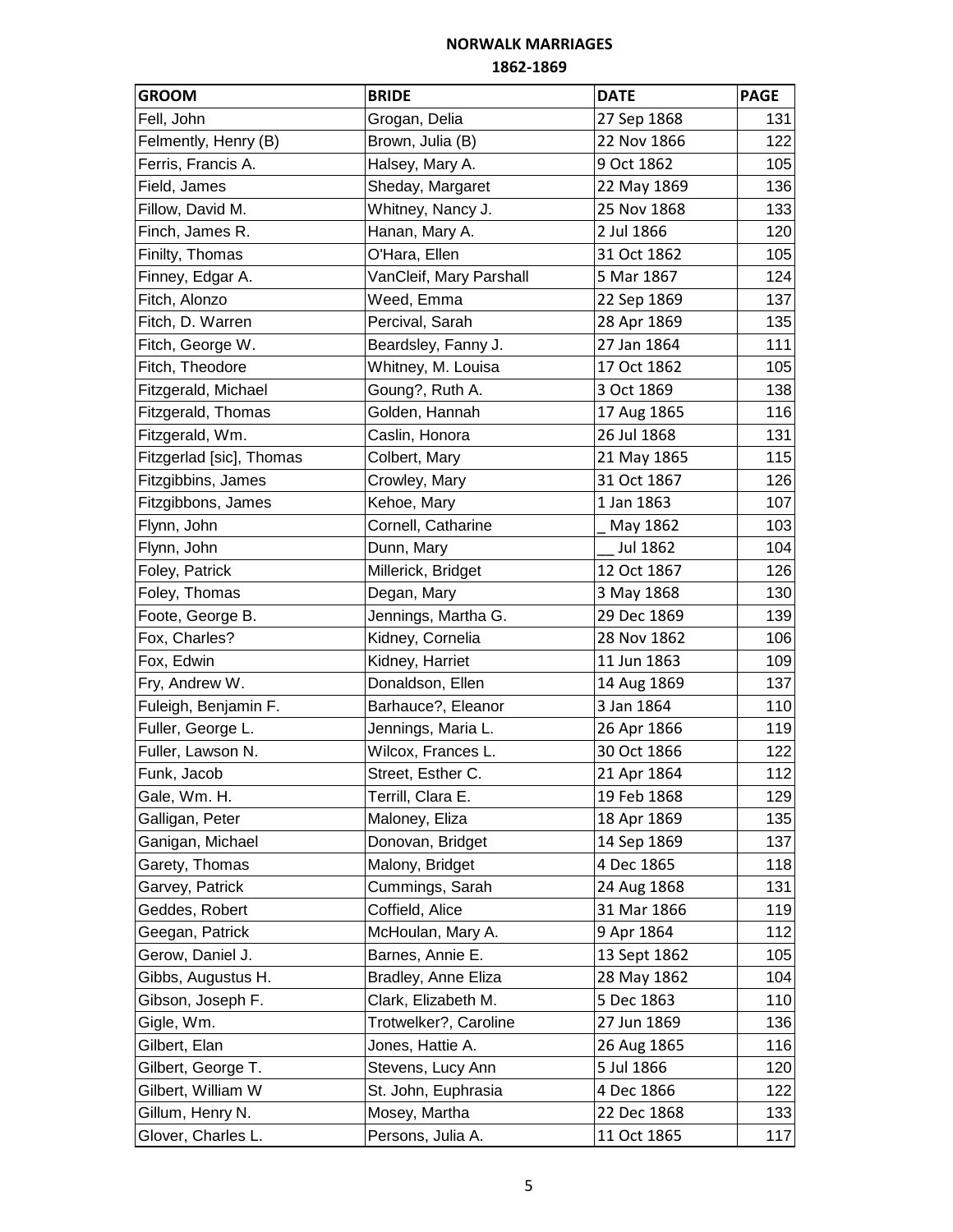| <b>GROOM</b>         | <b>BRIDE</b>          | <b>DATE</b> | <b>PAGE</b> |
|----------------------|-----------------------|-------------|-------------|
| Glover, Edward       | Hagamqn, Clara A.     | 16 Oct 1867 | 126         |
| Godfrey, Benjamin    | Briggs, Lucinda       | 9 Jun 1863  | 109         |
| Godfrey, Charles O.  | Miller, Ann E.        | 11 Nov 1867 | 127         |
| Goff, Thomas H.      | Elwood, Helen A.      | 8 Jan 1868  | 128         |
| Goldin, Augastus C.  | Hanford, Jennett      | 29 Sep 1869 | 137         |
| Gollon, John D.      | Wilson, Mary A.       | 6 Feb 1863  | 108         |
| Gorham, H.R.         | Raymond, Louisa       | 30 Mar 1868 | 129         |
| Gould, Abram         | Monghan, Agnes        | 12 Sep 1868 | 131         |
| Graham, Charles      | Lyttleton, Maria Ann  | 14 Feb 1862 | 103         |
| Grant, Edward        | Murphey, Delia        | 11 Aug 1869 | 137         |
| Grant, Hiram         | Grigory, Frances A.   | 8 Sep 1864  | 113         |
| Granville, Richard   | Connors, Catharine    | 3 Jun 1863  | 109         |
| Gray, John           | Gray, Mary            | 27 May 1869 | 136         |
| Gray, Wm. L.         | Partrick, Mary D.     | 18 Nov 1869 | 139         |
| Green, Wm. R.        | Dorchy?, Elizabeth H. | 25 Nov 1867 | 127         |
| Gregory, Charles E.  | Beers, Mary Jane      | 24 Nov 1862 | 106         |
| Gregory, Elijay F.   | Nash, Mary E.         | 12 May 1869 | 136         |
| Gregory, Frederick   | Sturges, Martha       | 9 Dec 1868  | 133         |
| Griffin, James H.    | Hall, Mary E.         | 31 Mar 1868 | 130         |
| Griffin, Joel        | Decker, Marietta      | 1 Aug 1866  | 121         |
| Grigory?, Charles E. | Grumman, Emma L.      | 17 Nov 1869 | 139         |
| Grumman, John M.     | Olmstead, Mary L.     | 8 May 1869  | 135         |
| Hagaman, Wm. H.      | Fitch, Anna L.        | 28 Oct 1869 | 138         |
| Haigh, Joseph Lloyd  | Haley, Eliza V.       | 11 Apr 1864 | 112         |
| Hale, Morris         | Leavenworth, Anna M.  | 5 Jan 1869  | 134         |
| Hall, Abram D.       | Sullivan, Ella        | 1 Oct 1868  | 132         |
| Hall, Daniel         | Smith, Susan          | 18 Feb 1865 | 114         |
| Hall, George F.      | Bouton, Annie E.      | 10 Feb 1868 | 129         |
| Hall, James H.       | Ayers, Alice C.       | 16 Jun 1868 | 130         |
| Hall, William S.     | Hubbell, Sally M.     | 16 Apr 1863 | 108         |
| Hallock, Charles F.  | Smedley, Anne E.      | 10 Apr 1867 | 124         |
| Halstead, John       | Ayers, Marietta       | 22 Dec 1869 | 139         |
| Hamilton, John       | Smith, Eliza L.       | 1 Jan 1866  | 118         |
| Hamlinn, Eugene      | Norris, Josephine     | 1 Apr 1866  | 119         |
| Hands, William       | Cunningham, Sarah     | 30 Jul 1866 | 121         |
| Hanford, Frederick   | Graham, Rosa          | 13 Aug 1868 | 131         |
| Hanford, Winfield S. | Osborne, Ellan A.     | 9 Apr 1867  | 124         |
| Hardwick, Theodore   | Platt, Susan J.       | 23 Jan 1864 | 111         |
| Harkins, John        | Mulchey, Mary         | 30 Jan 1864 | 111         |
| Harkins, John        | Kearney, Mary         | 30 Apr 1865 | 115         |
| Hart, Michael        | Quinlan, Margaret     | 12 Nov 1867 | 127         |
| Hartwick, Antony     | Coles, Emma           | 11 May 1868 | 130         |
| Haslett, John J.     | Flynn, Catherine      | 7 Oct 1866  | 121         |
| Hauschildt, Alsan    | Martin, Fanny         | 23 Dec 1867 | 128         |
| Hawley, Henry E.     | Lockwood, Elizabeth J | 12 Feb 1862 | 103         |
| Hayes, John          | Hayes, Mary           | 1 Feb 1863  | 108         |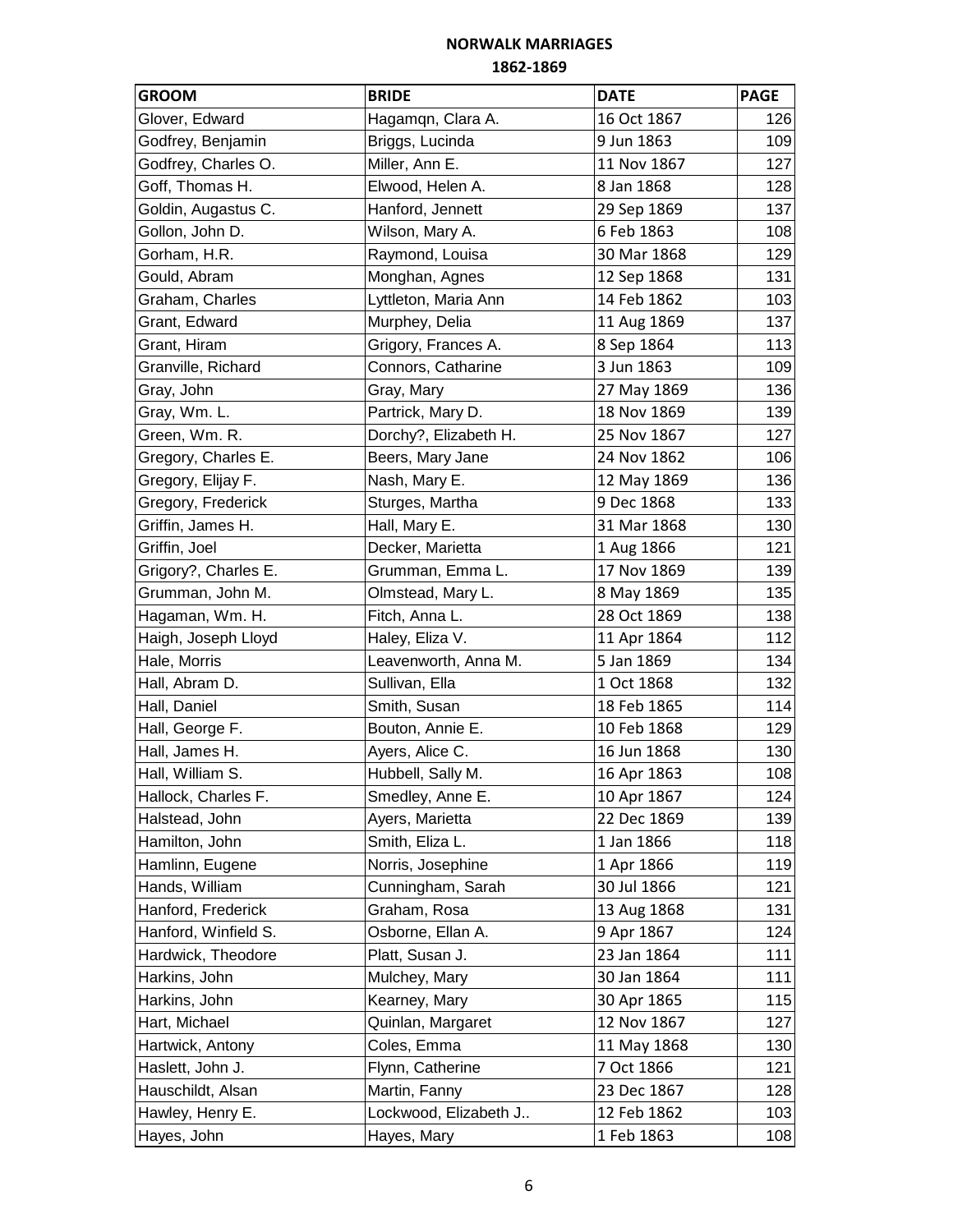| <b>GROOM</b>             | <b>BRIDE</b>             | <b>DATE</b> | <b>PAGE</b> |
|--------------------------|--------------------------|-------------|-------------|
| Hayes, Michael           | Dunn, Margaret           | 22 Jan 1865 | 114         |
| Hazlewood, Arthur        | Case, Marilla            | 21 Oct 1868 | 132         |
| Hearn, Michael           | Hannagan, Hannah M.      | 12 Feb 1868 | 129         |
| Hearn, Patrick           | Fitzgerald, Catharine    | 10 May 1863 | 109         |
| Heffern, Garrett         | Costillis, Bridget       | 25 Nov 1865 | 117         |
| Henderson, Charles H.    | Mallory Sarah A.         | 4 Jun 1862  | 104         |
| Hendrick, Minot S.       | Bouton, Polly E.         | 13 Aug 1862 | 104         |
| <b>Henry Gahlar</b>      | Shotwell, Anna           | 5 Mar 1867  | 124         |
| Hickok, William F.       | Downes, Maggie J.        | 19 Oct 1863 | 109         |
| Higgs, William           | Putnam, Elizabeth Ann    | 22 Nov 1866 | 122         |
| Hilston, William         | Bell, Eleanora           | 18 Dec 1862 | 107         |
| Hines, Charles L.        | Saunders, Cornelia E.    | 15 May 1867 | 125         |
| Hirst, George            | Betts, Charlotte A.      | 21 Dec 1866 | 122         |
| Hodges, James            | Gilbert, Anna A.         | 30 Jun 1866 | 120         |
| Holden, Giels H.         | Pennoyer, Fanny E.       | 18 Nov 1864 | 114         |
| Hollister, Horace N.     | Lacey, Anna A.           | 16 Nov 1869 | 138         |
| Holmes, Henry C.         | Bradley, Minerva L.      | 25 Oct 1865 | 117         |
| Hopkins, James           | Delaney, Bridget         | 25 Aug 1866 | 121         |
| Hopkins, Stephen H.      | McQuhae, Harriet         | 20 Nov 1867 | 127         |
| Howell, B. Frank         | Street, Mary A.          | 4 Oct 1866  | 121         |
| Howley, Patrick          | Honnerd, Anna            | 7 Oct 1865  | 117         |
| Hoyt, David              | Stevens, Sarah           | 20 Jul 1865 | 116         |
| Hoyt, George D.          | Smith, Caroline A.       | 13 Oct 1869 | 138         |
| Hoyt, George E.          | Bybee, Cornelia F.       | 21 Oct 1867 | 126         |
| Hoyt, Gould              | Baird, Georgianna        | 9 Feb 1869  | 134         |
| Hoyt, James W.           | Scribner, Lucy A.        | 14 Jan 1862 | 103         |
| Hoyt, James W.           | Scribner, Lucy A.        | 14 Jan 1863 | 107         |
| Hoyt, Samuel H.          | Roberts, Josephine F.    | 10 Dec 1866 | 122         |
| Hoyt, Thaddeus           | Hutchings, Harriet W.    | 21 Sep 1864 | 113         |
| Hull, Azor B.            | Collins, Mary E.         | 13 Jun 1866 | 120         |
| Hull, Samuel             | Sheldon, Emma            | 15 Apr 1869 | 135         |
| Hunt, Bartholomeu        | Kenny, Mary E.           | 7 Jan 1864  | 111         |
| Hurlburt, John H.        | Banks, Rebecca M.        | 13 Oct 1863 | 109         |
| Hurtburt, Sylvester      | Price, Angeline          | 9 Sept 1862 | 105         |
| Husted, Eben S.          | Seeley, Anna R.          | 11 Jul 1865 | 116         |
| Hyatt, Albert            | Franklin, Charlotte      | 12 Aug 1868 | 131         |
| Ives, Brayton            | Bissell, Ellen A.        | 6 Feb 1867  | 123         |
| Jarvis, Edward N.        | Hall, Louisa             | 15 Oct 1868 | 132         |
| Jennings, George W.      | Bates, Mary E.           | 10 Oct 1866 | 121         |
| Jennings, James          | Casey, Mary              | 12 Apr 1863 | 108         |
| Jennings?, Gould D.      | St. John, Harriet E.     | 7 May 1862  | 103         |
| Johnson, James S. (Col.) | Stormes, Caroline (Col.) | 28 Feb 1863 | 108         |
| Johnson, John (B)        | Brown, Catherine (B)     | 7 Dec 1865  | 118         |
| Johnson, Lewis           | Weinas, Debby Ann        | 23 Mar 1866 | 119         |
| Johnson, Philo           | Brown, Mary J.           | 22 Jun 1867 | 125         |
| Jones, William           | Bailey, Elizabeth        | 20 Feb 1865 | 115         |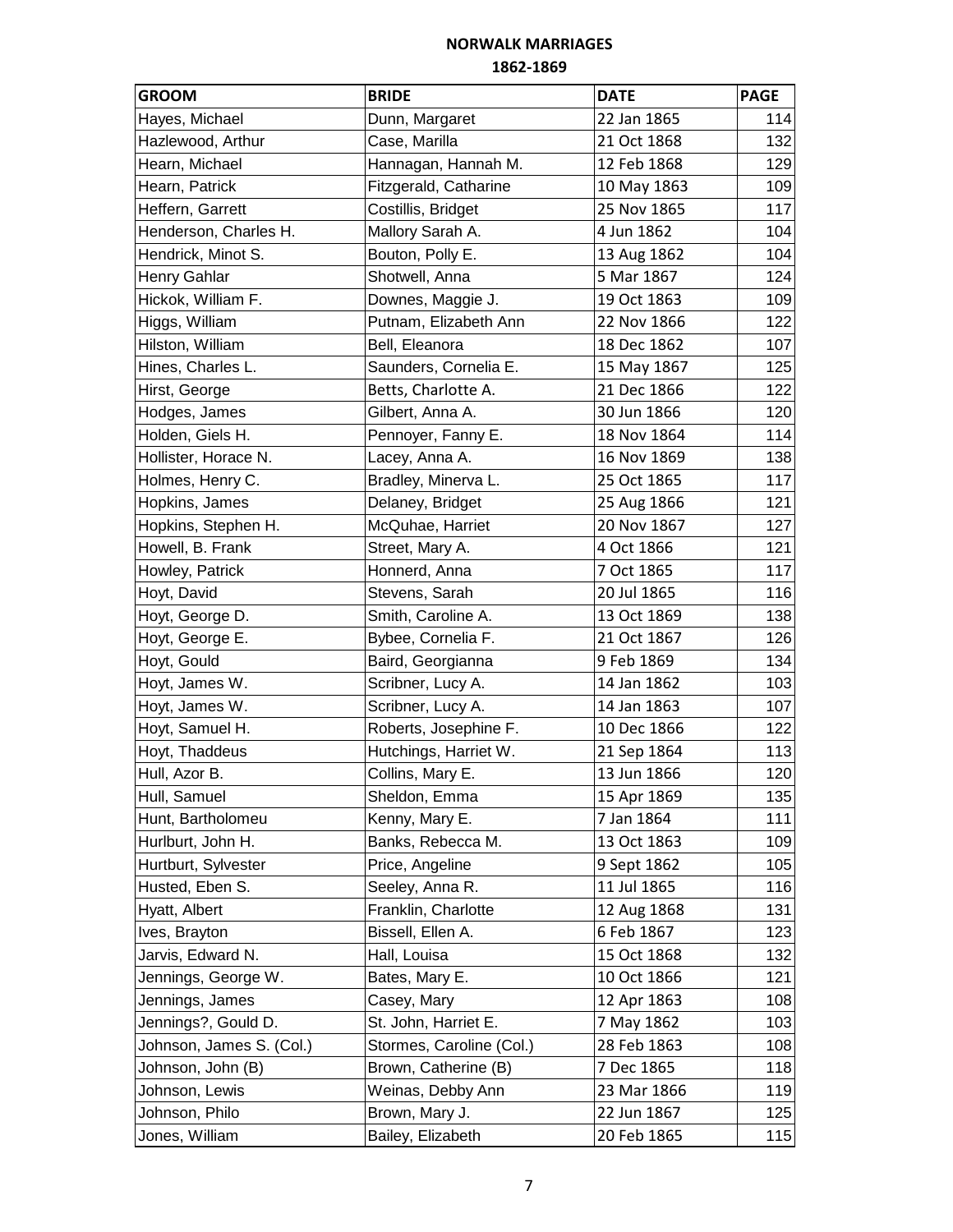# **NORWALK MARRIAGES**

#### **1862-1869**

| <b>GROOM</b>          | <b>BRIDE</b>           | <b>DATE</b> | <b>PAGE</b> |
|-----------------------|------------------------|-------------|-------------|
| Kaley, John           | Geary, Mary            | 2 May 1869  | 135         |
| Keane, George         | Powell, Mary A.        | 10 Oct 1865 | 117         |
| Kearney, Patrick      | O'Donnell, Catherine   | 17 Aug 1865 | 116         |
| Keating, John         | O'Conner, Honora       | 27 Nov 1862 | 106         |
| Keeler, Smith         | Wheeler, Mary O.       | 7 Nov 1867  | 127         |
| Keena, John           | Brennan, Catharine     | 20 May 1863 | 109         |
| Keenan, John          | Murphy, Catharine      | 1 Aug 1868  | 131         |
| Keirstead, John H.    | Fitch, Eliza A.        | 21 Dec 1869 | 139         |
| Keliher, Dennis       | Shehan, Mary           | 14 Jan 1862 | 103         |
| Kellogg, Jarvis       | Bunting, Minnie S.     | 11 Sep 1866 | 121         |
| Kellogg, Minot C.     | Disbrow, Emily E.      | 24 Sep 1863 | 109         |
| Kellogg, Norman S.    | Bull, Elizabeth F.     | 7 Sept 1865 | 116         |
| Kellogg, Wm. A.       | Scott, Mary A.         | 11 Sep 1864 | 113         |
| Kelly, James          | Fitzgerald, Hannotha   | 15 Nov 1868 | 133         |
| Kelly, Patrick        | Smith, Bridget         | 14 Mar 1864 | 111         |
| Kelly, Thomas         | McDonnelly, Delia M.   | 1 Jan 1863  | 107         |
| Kennedy, John C.      | Comary, Martha         | 27 May 1868 | 130         |
| Kennedy, Michael      | Connors, Susan         | 23 Apr 1862 | 103         |
| Kennedy, Michael      | Finnagan, Ann          | 29 Aug 1869 | 137         |
| Keyser, Frederick A.  | Lounsbury, Mary E.     | 11 Sep 1863 | 109         |
| Kidney, Asa H.        | Lewis, Elvira F.       | 17 Dec 1868 | 133         |
| Kiern, Johan George   | Bailey, Mary Magdaline | 3 May 1863  | 109         |
| Kineen, Michael       | McGowen, Catherine     | 28 Apr 1867 | 124         |
| Kingsbury, William    | Mead, Mary F.          | 30 Mar 1865 | 115         |
| Kinnane, James        | Cahill, Bridget        | 9 Apr 1866  | 119         |
| Kinney, Michael       | McKale, Catherine      | 29 Jun 1865 | 115         |
| Kniffin, John H.      | Benedict, Hattie L.    | 2 Jun 1869  | 136         |
| Knowlton, Martin W.   | Sheren, Launetta C.    | 2 Jun 1869  | 136         |
| Kyle, Charles W.      | Lambert, Maria         | 6 May 1868  | 130         |
| L. D. Crofsmond       | Raymond, Annie F.      | 1 Jan 1867  | 123         |
| Lane, Henry S.        | Lovejoy, Mary L.       | 21 May 1867 | 125         |
| Latham, Edward P      | Banks, Mary S.         | 1 Jan 1868  | 128         |
| Leckie, Wm Jr.        | Sniffen, Louisa        | 5 Nov 1862  | 106         |
| Leeson, George F.     | Clark, Sarah F.        | 2 Sep 1868  | 131         |
| Little, Warren        | Davis, Mrs. Mary       | 3 Jan 1863  | 107         |
| Lockwood, George B.   | Gregory, Mary E.       | 10 Jul 1867 | 125         |
| Lockwood, George C.   | Moore, Anna L.         | 8 Sep 1864  | 113         |
| Lockwood, Legrand Jr. | Bissell, Catherine H.  | 10 May 1865 | 115         |
| Lockwood, William A.  | St. John, Frances J.   | 12 Nov 1868 | 133         |
| Lockwood, Wm. H.      | Allen, Mary E.         | 23 Nov 1864 | 114         |
| Lundrigan, Thomas     | Mulcaha, Catharine     | 30 Jun 1862 | 104         |
| Lynes, Samuel K.      | Beers, Sarah C.        | 8 Feb 1864  | 111         |
| Lyon, Frederick J.    | Ladngan, Maria         | 22 Nov 1865 | 117         |
| Lyon, Wm. H.          | Abbott, Mary E.        | 9 Oct 1867  | 126         |
| Mains, J. W.          | Benedict, Sarah E.     | 27 Nov 1862 | 106         |
| Mangan, Michael       | Cook, Bridget          | 31 Jan 1868 | 129         |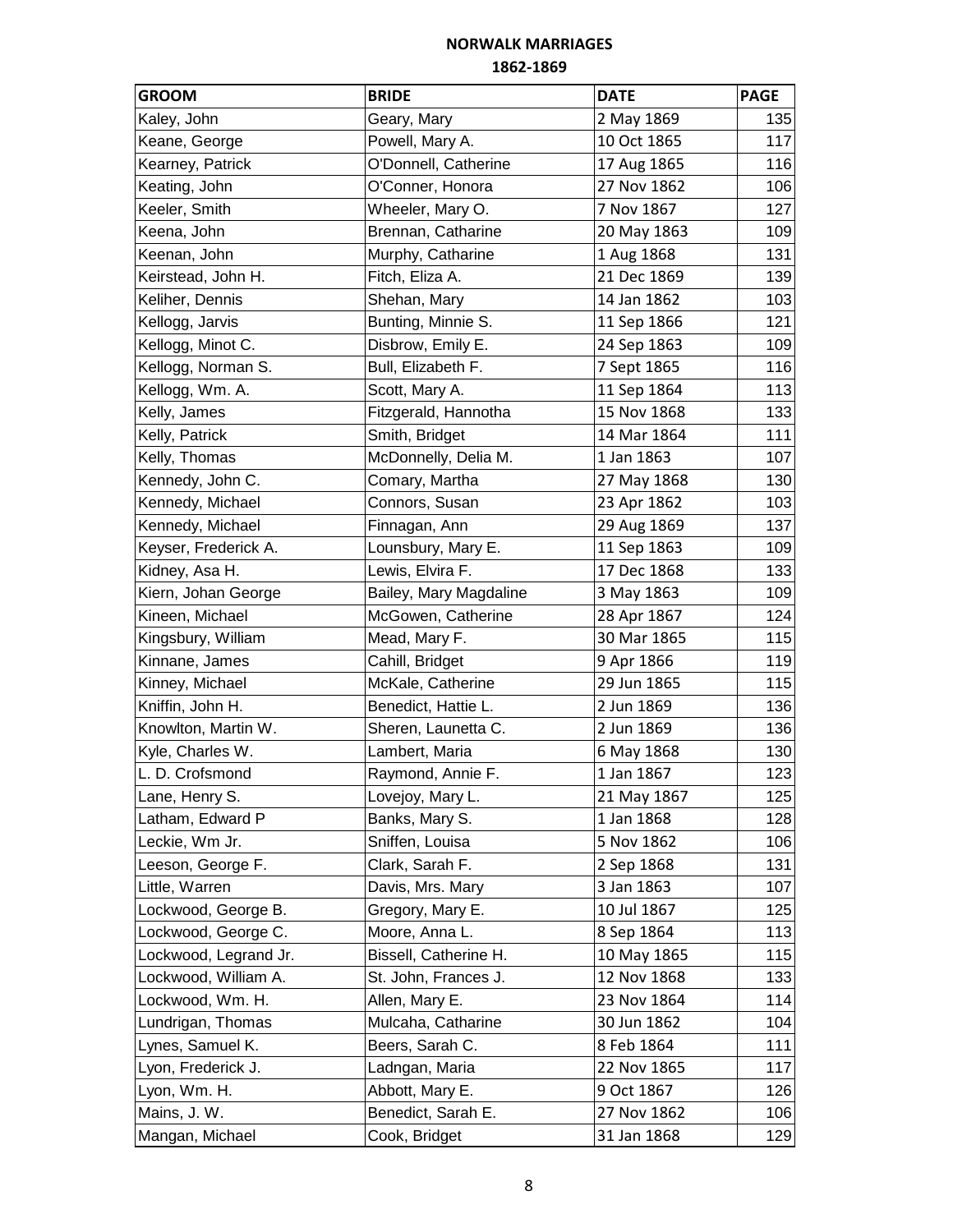| <b>GROOM</b>        | <b>BRIDE</b>          | <b>DATE</b> | <b>PAGE</b> |
|---------------------|-----------------------|-------------|-------------|
| Manning, Mark       | Flanagan, Bridget     | 21 Nov 1863 | 110         |
| Marks, Henry        | Ballard, Mary A.      | 5 May 1864  | 112         |
| Marshall, Hiram R.  | Brown, Hannah F.      | 13 Mar 1866 | 119         |
| Master, Lewis E.    | Hanford, Minerva      | 6 Jul 1868  | 130         |
| McBride, George W.  | Ganung, Clarissa A.   | 28 Feb 1863 | 108         |
| McCall, Bernard     | Celt, Ann             | 13 Apr 1863 | 108         |
| McCarty, Charles    | Keney, Mary           | 17 Apr 1869 | 135         |
| McCarty, James      | Mulcahy, Johanna      | 10 Sep 1866 | 121         |
| McCarty, John       | Blansfield, Catherine | 23 Nov 1867 | 127         |
| McCarty, Michael    | Moran, Catherine      | 3 Mar 1867  | 123         |
| McCormick, James    | Collins, Sarah        | 12 May 1867 | 125         |
| McCormick, John     | Riley, Mary           | May 1862    | 103         |
| McCormick, William  | Farrell, Mary A.      | 2 Jul 1866  | 120         |
| McDermott, Bernard  | McGowen, Catherine    | 18 Nov 1867 | 127         |
| McDonald, Willis    | Cole, Mary E.         | 5 Apr 1866  | 119         |
| McGinn, Bernard     | Hanley, Margaret      | 6 Feb 1862  | 103         |
| McGowan, Michael    | Allen, Ellen          | 1 Nov 1865  | 117         |
| McGraw, John        | Meeker, Sarah A.      | 22 Mar 1864 | 111         |
| McGurk, Owen        | Sweeny, Ann           | 4 Nov 1866  | 122         |
| McHenry, James      | Coe, Margaret         | 6 Jul 1865  | 116         |
| McInarny, Michael   | Hopkins, Bridget      | 3 Mar 1867  | 123         |
| McInerney, John     | Troy, Julia           | 31 Jun 1866 | 120         |
| McInnersey, Patrick | Troy, Ann             | 15 Aug 1862 | 104         |
| McKenna, James      | Farrell, Winnifred    | 28 Apr 1867 | 124         |
| McLean, John W.     | Gruman, Hattie L.     | 13 Jun 1863 | 109         |
| McNamar, Patrick    | Ayers, Susan H.       | 6 Dec 1868  | 133         |
| McNamara, Samuel    | Neyland, Elizabeth    | 24 Aug 1862 | 105         |
| McNearny, James     | McCarty, Mary         | 14 Nov 1869 | 139         |
| McQuhae, George     | Bell, Harriet E.      | 15 Dec 1864 | 114         |
| McQuhae, Wm.        | Seymour, Mary         | 20 Nov 1867 | 127         |
| Mead, Albert M.     | Abbott, Charlotte     | 13 Feb 1863 | 108         |
| Merrill, Homer      | Scofield, Frances J.  | 3 Sep 1868  | 131         |
| Merrill, Stephen    | Hanford, C. Louisa    | 20 Dec 1865 | 118         |
| Merrill, Titus K.   | Weed, Elizabeth       | 11 Oct 1865 | 117         |
| Merrill, Wm. N.     | Wood, Mary Ann        | 8 Sep 1866  | 121         |
| Merritt, John B.    | Sanford, Mary A.      | 25 Apr 1866 | 119         |
| Merritt, Wm. O.     | Weed, Louisa          | 7 Dec 1865  | 118         |
| Millard, Daniel L.  | Seymour, Annie        | 7 Jun 1866  | 120         |
| Millard, Royal C.   | Cameron, Maggie       | 14 Dec 1864 | 114         |
| Miller, Elbert L.   | Hill, Charlotte O?.   | 3 Jul 1867  | 125         |
| Miller, George E.   | Brooks, Fannie M.     | 18 Oct 1864 | 113         |
| Miller, Wm. H.      | Fence, Mary           | 23 Oct 1867 | 126         |
| Millerick, John     | Picket, Elizabeth     | 14 Jul 1862 | 104         |
| Mills, Daniel A.    | Little, Sarah         | 6 Sep 1869  | 137         |
| Mills, Edward       | Henderson, Adelaide   | 5 Mar 1869  | 134         |
| Mills, James        | Curtis, Esther        | 10 Nov 1864 | 113         |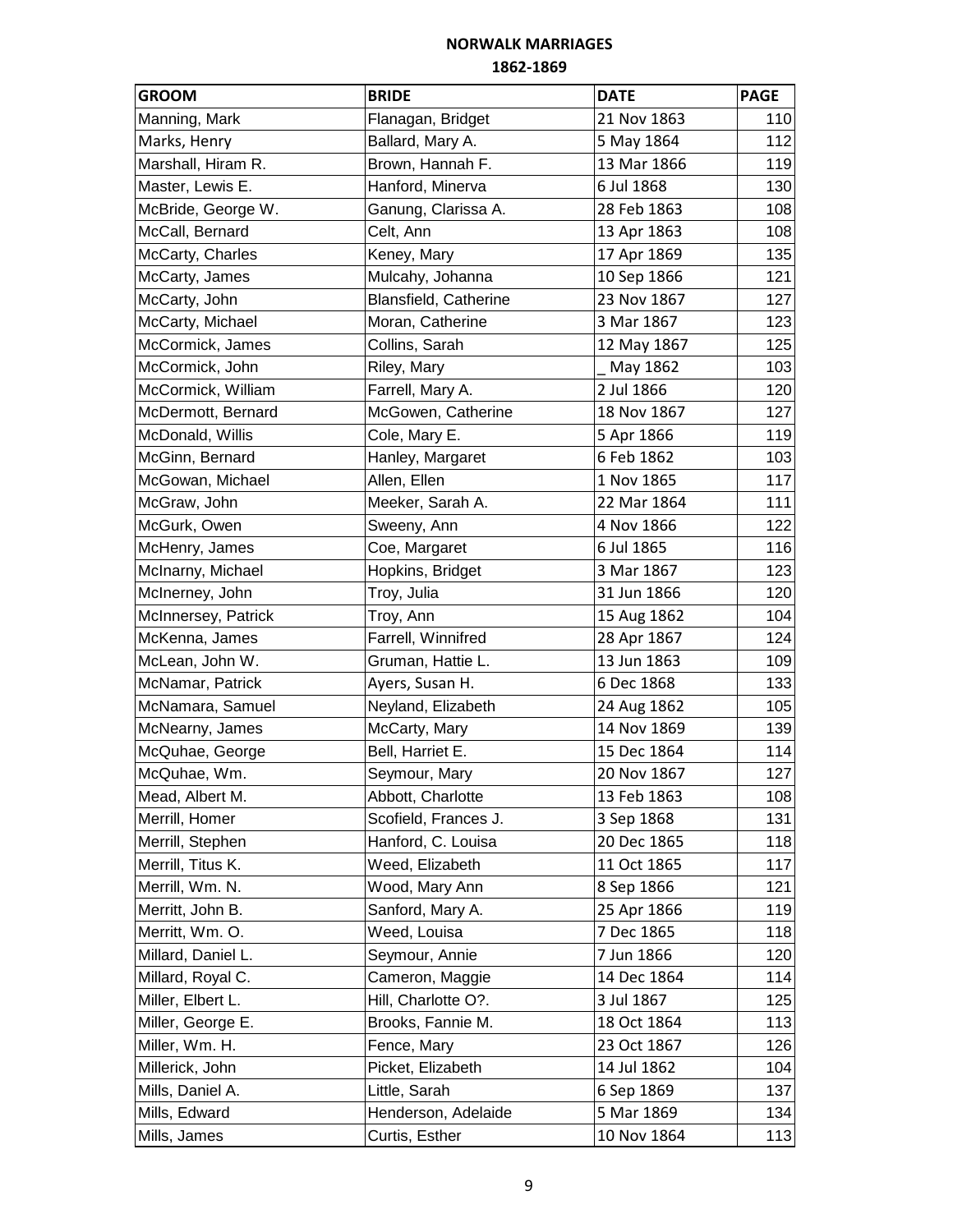| <b>GROOM</b>             | <b>BRIDE</b>          | <b>DATE</b>  | <b>PAGE</b> |
|--------------------------|-----------------------|--------------|-------------|
| Mills, Robert M.         | Jennings, Lucretia M. | 31 Oct 1865  | 117         |
| Mills, Theodore E.       | Knowlton, Caroline E. | 3 Feb 1869   | 134         |
| Millspaugh, Charles      | Knowlton, Louisa M.   | 10 Nov 1868  | 133         |
| Minihen, Michael         | Hard, Martha          | 1 Nov 1862   | 106         |
| Mitchell, George B.      | Skidmore, Eliza F.    | 11 Jan 1865  | 114         |
| Monnahan, John           | Gallagher, Hannah     | 19 Apr 1866  | 119         |
| Montgomery, James        | Saunders, Margaret    | 21 Jul 1867  | 126         |
| Montgomery, William E    | Byxbee, Delia L       | 4 Dec 1866   | 122         |
| Moore, Joseph            | Beible, Mary M.       | 21 Aug 1869  | 137         |
| Moorloch, Frederick      | Williams, Elizabeth   | 1 Sep 1869   | 137         |
| Morehouse, Albert Jr.    | Tier, Ellen           | 6 Nov 1867   | 127         |
| Morehouse, Charles B.    | Ferris, Mary F.       | 7 Jun 1864   | 112         |
| Morehouse, Joseph E.     | Brown, Ann A.         | 29 Jul 1862  | 104         |
| Moriarty, Morris         | Galligher, Bridget    | 12 Sep 1864  | 113         |
| Morris, Michael          | Daly, Margaret        | 21 Nov 1863  | 110         |
| Morris, Thomas           | Reynolds, Mary        | 21 Nov 1863  | 110         |
| Morton, Henry P.         | VanTassel, Phebe M.   | 28 May 1867  | 125         |
| Morton, Wm.              | Twiss, Charlotte      | 10 Nov 1866  | 122         |
| Mosman, Nathan A.        | Hill, Mary E.         | 10 Jan 1865  | 114         |
| Mott, Lawrence P.        | Hinman, Caroline E.   | 19 Apr 1869  | 135         |
| Mullen, James            | McCormick, Ellen      | 13 Nov 1863  | 110         |
| Muller, Frederick        | Leuschner, Anna       | 27 Jan 1868  | 129         |
| Muller, Michael          | Moore, Mary           | 9 Feb 1869   | 134         |
| Mulligan, James          | Mokeley, Mary         | 6 Apr 1868   | 130         |
| Murphy, Anthony          | McGee, Ellen          | 28 Jul 1867  | 126         |
| Murphy, Dennis           | Duffy, Bridget        | 18 Apr 1869  | 135         |
| Murphy, John             | Shehan, Ellen         | 12 Apr 1863  | 108         |
| Murray, John             | Toulon?, Mary         | 13 Aug 1869  | 137         |
| Mylan, Christopher       | McAvoy, Julia         | 25 Apr 1864  | 112         |
| Nagle, Edward            | Cummings, Margaret    | 21 Nov 1864  | 114         |
| Nash, Charles J.         | Bennett, Frances      | 28 Jan 1863  | 108         |
| Nash, Charles T.         | Whitlock, Sarah F.    | 14 Jul 1868  | 131         |
| Nash, David              | Wood, Betsey A.       | 16 Oct 1864  | 113         |
| Nash, James H.           | Dibble, M. Augusta    | 8 Oct 1867   | 126         |
| Nash, Theodorus          | Palmer, Emma L.       | 9 Sep 1869   | 137         |
| Nash, William            | French, M. E.         | 3 Dec 1863   | 110         |
| Nealon, Daniel           | Darney, Ellen         | 9 Apr 1869   | 135         |
| Newcomb, Daniel Augustus | Twing, Sarah Jane     | 28 Sept 1862 | 105         |
| Nickols, James R.        | Hoyt, Harriet         | 26 Apr 1866  | 119         |
| Noonen, Michael          | Clark, Ellen          | 16 Jun 1867  | 125         |
| Norris, George E.        | Beers, Susan          | 11 Jul 1866  | 121         |
| Northrop, Alpheus        | Morgan, Emma Jane     | 25 Dec 1866  | 123         |
| Nutting, Andrew J.       | Moore, Agnes L.       | 28 Oct 1868  | 132         |
| O'Brien Michael          | Connery, Mary         | 27 Apr 1865  | 115         |
| O'Brien, James           | O'Brien, Johanna      | 6 Jan 1868   | 128         |
| O'Brien, John            | Dugan, Margaret       | 10 Jun 1867  | 125         |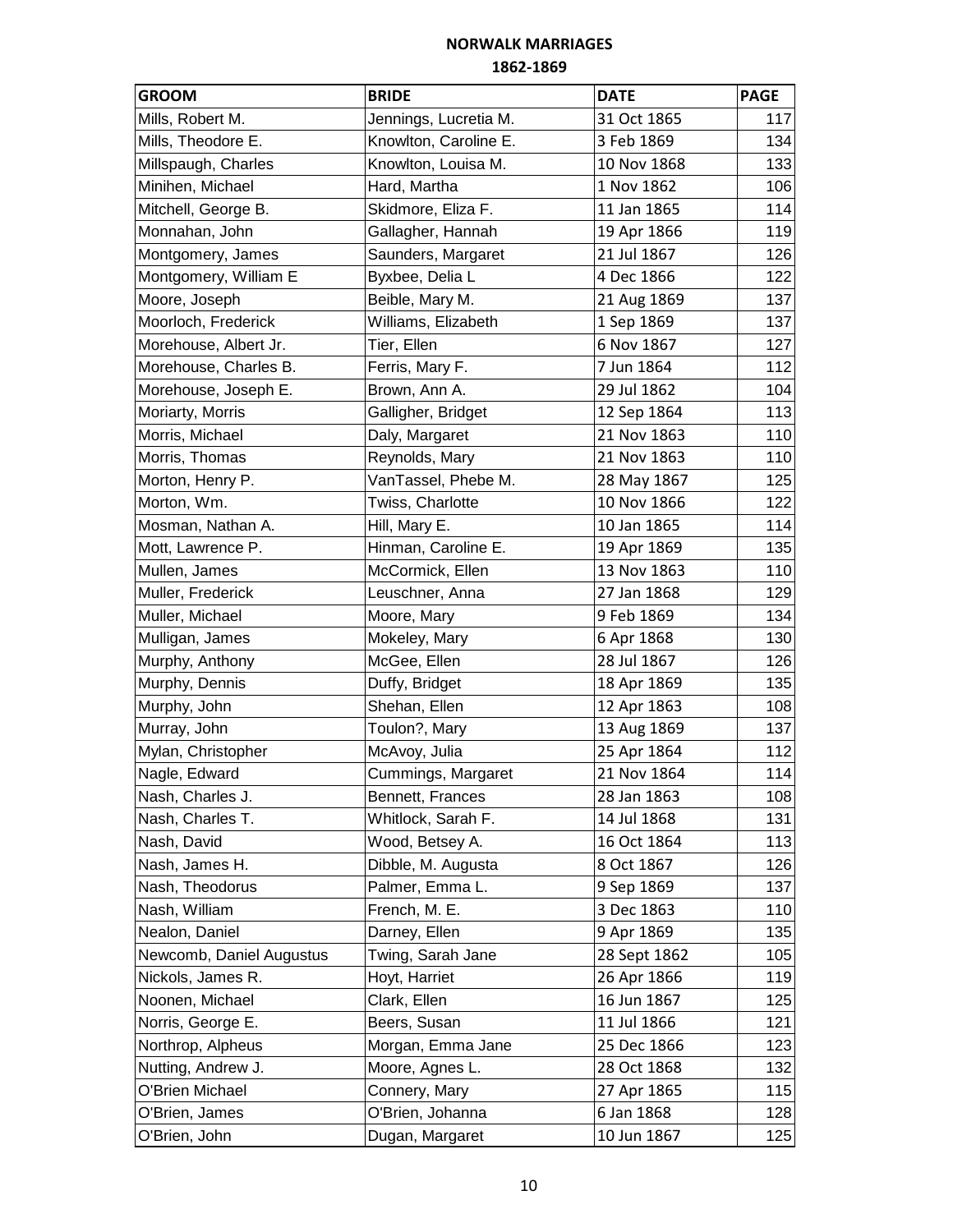| <b>GROOM</b>        | <b>BRIDE</b>           | <b>DATE</b>  | <b>PAGE</b> |
|---------------------|------------------------|--------------|-------------|
| O'Brien, Matthew    | Murray, Mary           | 22 Nov 1866  | 122         |
| O'Brien, Wm.        | McGinness, Ann         | 14 May 1862  | 103         |
| O'Conner, James     | Da_ey?, Ellen          | 5 Feb 1862   | 103         |
| O'Conner, Michael   | Flynn, Catherine       | 25 Oct 1868  | 132         |
| O'Donnell, Michael  | Flynn, Margaret        | 24 Feb 1867  | 123         |
| Ogden, Andrew F.    | Burgess, Mary L.       | 1 Feb 1863   | 108         |
| O'Hara, Patrick     | Manin, Bridget         | 10 May 1868  | 130         |
| O'Haran, Maurice    | Egan, Margaret         | 27 May 1862  | 103         |
| O'Herne, John       | Holden, Bridget        | 8 Jun 1864   | 112         |
| O'Horan, Maurice    | Egen, Margaret         | 1862?        | 107         |
| Olmstead, Aaron     | Ericson, Josephine     | 18 Nov 1868  | 133         |
| Olmstead, James O.  | Allen, Sarah J.        | 28 May 1862  | 104         |
| Onderdonk, Astin    | Byxbee, Martha         | 15 Mar 1869  | 135         |
| Orcutt, John B.     | Aikens, Mary E.        | 13 Dec 1865  | 118         |
| Osborn, Charles F.  | Maybury, Harriet E.    | 19 Apr 1865  | 115         |
| Osborne, Rufus      | Osborne, Emma          | 11 Feb 1868  | 129         |
| Ostrom, Charles     | Hanford, Rebecca F.    | 3 Oct 1865   | 116         |
| Otis, John          | Maloy, Winniford       | 8 Feb 1869   | 134         |
| Parrett, George     | Saunderson, Emeline F. | 25 Mar 1869  | 135         |
| Partrick, Julius F. | Waterworth, Anna       | 3 Feb 1863   | 108         |
| Patrick, Wm. E.     | Northrop, Mary A.      | 18 May 1864  | 112         |
| Payne, George W.    | Booth, Lucy A.         | 21 Nov 1869  | 139         |
| Peck, Thomas L. Jr  | Smith, Anna F.         | 3 Oct 1867   | 126         |
| Peirel?, Thomas CL  | McCauley, Amanda CL22  | 12 Sep 1869  | 137         |
| Pender, Daniel      | Wilson, Margaret       | 9 Aug 1868   | 131         |
| Perry, John W.      | Gorham, Frances        | 11 Nov 1862  | 106         |
| Perry, Robert V.    | Hands, Susan M.        | 27 Nov 1865  | 117         |
| Phillips, James     | Gorham, Minerva        | 25 Jul 1862  | 104         |
| Phillips, John H.   | Marsh, Annetta O.      | 8 Apr 1867   | 124         |
| Pierpont, James N.  | Smith, Annie M         | 5 Mar 1869   | 134         |
| Pinkow, Harry       | Nealding, Elizabeth    | 9 Jul 1867   | 125         |
| Platt, David M.     | Rood, Elizabeth        | 27 Oct 1863  | 109         |
| Platt, Samuel J.    | Taylor, Mary E.        | 25 Sept 1862 | 105         |
| Post, Augustus J.   | Austin, Mary E.        | 26 Oct 1869  | 138         |
| Post, Nickolas B.   | Reed, Harriet M.       | 6 Sept 1865  | 116         |
| Powers, Patrick     | Shayen, Catherine      | 25 May 1865  | 115         |
| Prowitt, Charles S. | Curtis, Emily G.       | 15 Sep 1869  | 137         |
| Prowitt, John F.    | Whitney, Amelia A.     | 25 Dec 1866  | 123         |
| Quigley, Patrick    | Murray, Margaret       | 17 Feb 1863  | 108         |
| Quinn, Bernard      | Dull, Ann              | 6 Sep 1863   | 109         |
| Quintard, C.A.      | Brady, Josephine       | 20 Oct 1869  | 138         |
| Quintard, George F. | Byxbee, Julia A.       | 10 Oct 1866  | 121         |
| Raymond, Alexander  | Prince, Georgeanna     | 18 Dec 1867  | 127         |
| Raymond, George F.  | Day, Isabella F.       | 31 Dec 1867  | 128         |
| Raymond, Oscar W.   | Raymond, Sarah E.      | 11 May 1863  | 103         |
| Raymond, Stephen S. | Osborn, Anna L.        | 14 Mar 1866  | 119         |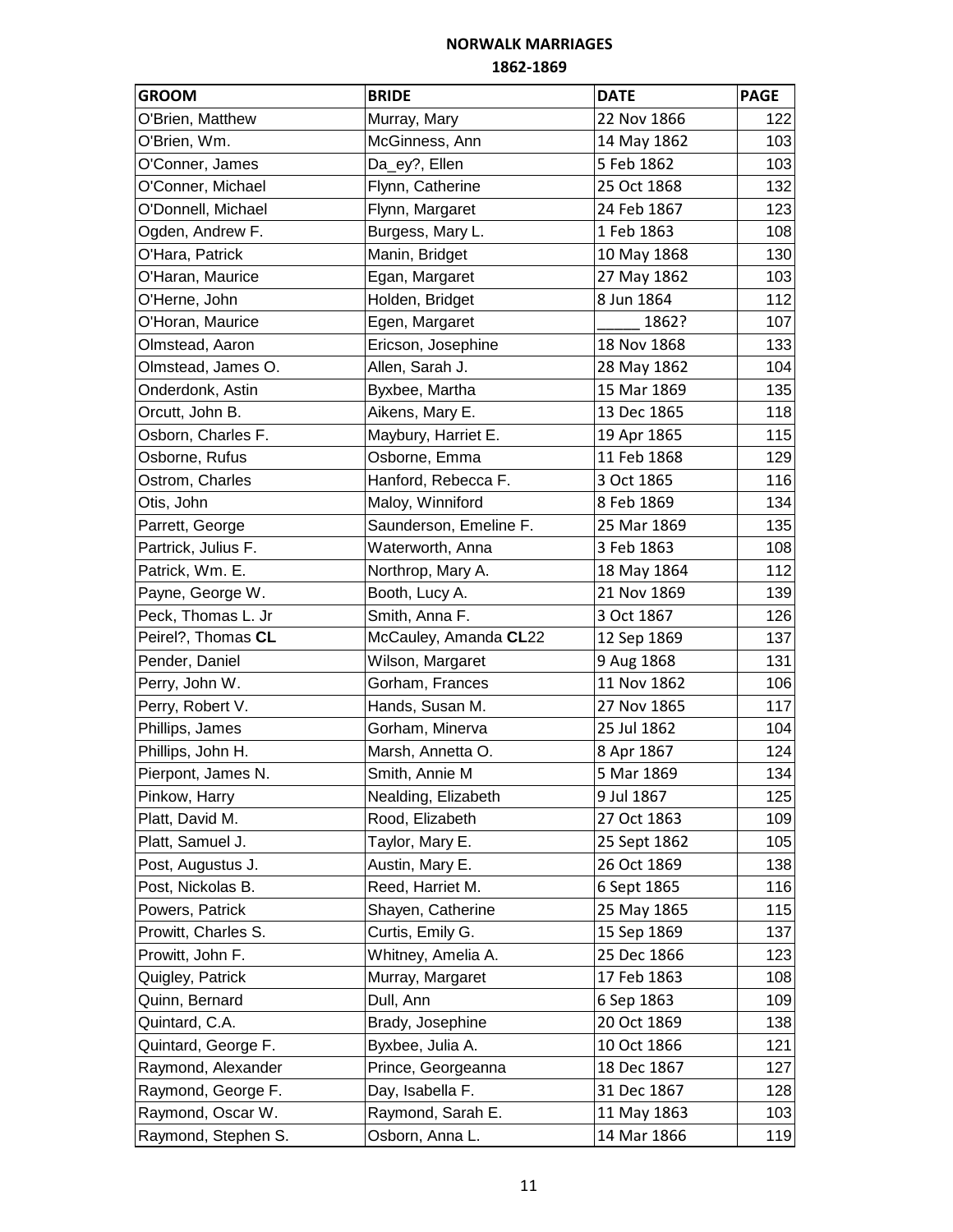| <b>GROOM</b>           | <b>BRIDE</b>         | <b>DATE</b> | <b>PAGE</b> |
|------------------------|----------------------|-------------|-------------|
| Raymond, Thomas J.     | Tolles, Lizzie A.    | 10 Oct 1867 | 126         |
| Raymond, Wm. A.        | Day, Maria L.        | 30 Nov 1865 | 118         |
| Reardon, Michael       | Murphy, Hannah       | 3 Apr 1864  | 111         |
| Reed, George           | Fagan, Rosan         | 23 Oct 1869 | 138         |
| Reed, John W.          | Gage, Anna           | 10 Jun 1868 | 130         |
| Reilly, Thomas         | Loudon, Margaret J.  | 7 Feb 1869  | 134         |
| Reliagh, Patrick       | O'Brien, Margaret    | 22 Nov 1866 | 122         |
| Remington, Sylvester   | Prince, Fannie A.    | 23 Feb 1865 | 114         |
| Reynolds, Thaddeus S.  | Brown, Elizbeth      | 8 Apr 1869  | 135         |
| Reynolds, Thomas       | McCormick, Elizabeth | 21 Nov 1867 | 127         |
| Reynolds, Warren A.    | Barnes, Anna         | 12 Sep 1865 | 116         |
| Rich, Charles          | Howe, Mary A.        | 23 Aug 1865 | 116         |
| Richardson, Charles M. | Lathrop, Cleora A.   | 16 Jan 1869 | 134         |
| Ridge, John W.         | Whitney, Hannah M.   | 23 Apr 1864 | 112         |
| Riley, George          | Hines, Amelie B.     | 14 Dec 1863 | 110         |
| Ringer, Nicholas       | Wenner, Frederaka?   | 21 Jul 1868 | 131         |
| Riordan, Daniel        | Ahern, Bridget       | 12 Mar 1864 | 111         |
| Roaf, Clarence M.      | Hoyt, Kate H.        | 25 Feb 1868 | 129         |
| Robbin, Albert T.      | Wilcox, Frances E.   | 9 Sep 1868  | 131         |
| Roberts, Frank         | Conden, Mary         | 21 Aug 1866 | 121         |
| Roberts, William O.    | Bennett, Emily M.    | 11 Jan 1865 | 114         |
| Rockwell, John W.      | Byxbee, Mary E.      | 28 Sep 1868 | 132         |
| Rooney, Patrick        | Roach, Ellen         | 19 Apr 1863 | 109         |
| Ross, Wm. D.           | Woodman, Mary        | 2 May 1866  | 120         |
| Ruhla, Max F.          | O'Conner, Eliza      | 4 Feb 1865  | 114         |
| Ruse, James            | Sims, Augusta        | 7 Apr 1863  | 108         |
| Ryder, Charles E.      | Street, Fannie A.    | 21 Mar 1867 | 124         |
| Sammis, John S.        | Cape, Christine J.   | 11 Oct 1864 | 113         |
| Sammon, Martin         | Lough, Catherine     | 29 May 1864 | 112         |
| Sanders, William M.    | Brown, Martha A.     | 31 Dec 1862 | 107         |
| Sanford, Wm. E.        | Northrop, S. Eliza   | 16 Nov 1865 | 117         |
| Sartes, Stevenson F.   | Burgoyne, Mary A.    | 29 Nov 1863 | 110         |
| Schaub, George         | Reiss, Anna M.       | 20 May 1866 | 120         |
| Schwell, Edward H.     | Raymond, Amelia F.   | 2 Dec 1863  | 110         |
| Scofield, George R.    | Stone, Mrs. Ann      | 7 Jan 1869  | 134         |
| Scofield, Orrin M.     | Ferris, Margaret     | 14 Oct 1868 | 132         |
| Scollin, Francis       | Doyle, Mary          | 2 Dec 1869  | 139         |
| Searles, John E.       | Tyrell, Ida          | 20 Feb 1869 | 134         |
| Seaver, Dana B.        | Hoyt, Adnanna L.     | 27 Apr 1865 | 115         |
| Selleck, Henry S.      | Cole, Lydia A.       | 20 Nov 1867 | 127         |
| Seymour, Francis S.    | Brown, Hannah J.     | 19 Dec 1867 | 128         |
| Seymour, Francis T.    | Paine, Elizabeth     | 13 Apr 1867 | 124         |
| Seymour, Oscar         | Barnes, Emily        | 12 Oct 1866 | 121         |
| Seymour, William R.    | McQuhae, Maggie      | 5 Nov 1863  | 110         |
| Shaiden, Bernard       | Smith, Mary          | 5 Apr 1865  | 115         |
| Shannon, Owen          | Kehoe, Mary          | 26 Jan 1862 | 103         |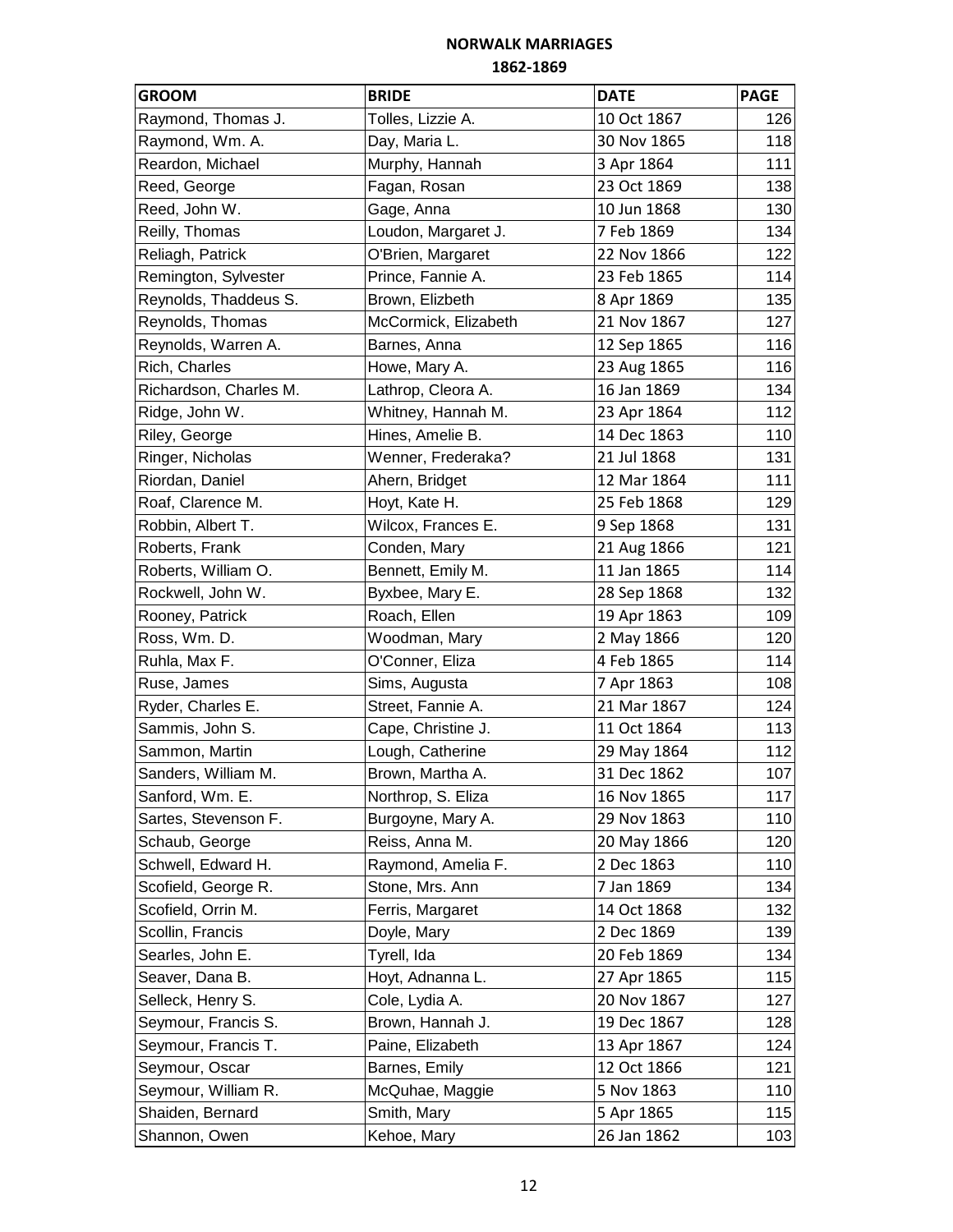| <b>GROOM</b>         | <b>BRIDE</b>         | <b>DATE</b> | <b>PAGE</b> |
|----------------------|----------------------|-------------|-------------|
| Shaw, John           | Bowns?, Ellen        | 21 Jul 1867 | 125         |
| Shea, Daniel         | Grogan, Sarah        | 14 Jan 1866 | 118         |
| Shearwood, Jacob B.  | Bouton, Julia M.     | 16 Sep 1868 | 131         |
| Sheehan, Daniel      | Buckley, Ellen       | 21 May 1865 | 115         |
| Shehan, Patrick      | Fogarty, Johanna     | 26 Apr 1863 | 109         |
| Sheilds, Peter       | Finnagan, Margaret   | 16 May 1866 | 120         |
| Sheldon, Warren      | Hill, Sarah A.       | 20 Mar 1866 | 119         |
| Sheldon, Warren Sr.  | Douns, Phebe E.      | 16 Jun 1866 | 120         |
| Sheldon, William     | Smith, Mary          | 6 Jul 1868  | 130         |
| Sherdon, William     | Delaney, Ellen       | 6 Jan 1863  | 107         |
| Sheree, John W.      | Mills, Ida E.        | 1 Jan 1868  | 128         |
| Sherwood, Abel       | Nelson, Christine M. | 20 Jan 1863 | 107         |
| Sherwood, James      | Kellogg, Theodosia   | 31 Mar 1863 | 108         |
| Shugrua, Patrick     | Kelly, Bridget       | 7 Feb 1864  | 111         |
| Silk, Thomas         | O'Byrn, Mary         | 10 Nov 1867 | 127         |
| Sims, Alban J.R.     | Stevens, Betsey A.   | 2 Jul 1866  | 120         |
| Smith, Amzi          | Duke, Louinda        | 21 Nov 1866 | 122         |
| Smith, Elbert B.     | Merrill, A. Amelia   | 18 Dec 1862 | 107         |
| Smith, Frank         | Cherry, Margaret     | 28 Jul 1868 | 131         |
| Smith, George F.     | Tinkler, Sarah M.    | 12 May 1864 | 112         |
| Smith, George W.     | Austin, Olive J.     | 11 May 1869 | 136         |
| Smith, Howard H.     | Cran, Elizabeth      | 9 Dec 1863  | 110         |
| Smith, John          | Kearney, Mary        | 23 Nov 1867 | 127         |
| Smith, John E.       | Lyon, Mary E.        | 15 Nov 1864 | 114         |
| Smith, John H.       | Woodbury, Sarah J.   | 11 Aug 1869 | 137         |
| Smith, John M.       | Cockufur, Mary A.    | 21 Apr 1864 | 112         |
| Smith, Joseph H.     | Betts, Lucy O.       | 24 Dec 1867 | 128         |
| Smith, Noah          | Otts, Mari           | 11 Jun 1864 | 113         |
| Smith, Otis B.       | Waterworth, Emma A.  | 19 Apr 1866 | 119         |
| Smith, Theodore      | Shackner, Elizabeth  | 23 Jun 1868 | 130         |
| Smith, Wm. R.        | Rogers, Josephine V. | 22 Mar 1866 | 119         |
| Stadler, John        | Lichtblau, Martha    | 28 Jan 1867 | 123         |
| Stanley, Stephen K.  | Clark, Mary B.       | 20 Feb 1867 | 123         |
| Starr, Frederick W.  | Whitlock, Mary       | 23 Apr 1867 | 124         |
| Starr, Samuel        | French, Sarah A      | 2 Jan 1867  | 123         |
| Staunton, Henry M.   | Stevens, Mary E.     | 24 Jan 1865 | 114         |
| Steele, John B.      | Randle, Sarah L.     | 2 Aug 1865  | 116         |
| Stevens, Benjamin F. | Day, Elizabeth C.    | 6 Dec 1867  | 127         |
| Stevens, James E.    | Sherer, Maria L.     | 27 Jan 1869 | 134         |
| Stevens, Joseph      | Brown, Esther D.     | 5 Nov 1863  | 110         |
| Street, Charles H.   | Smith, Sarah A.      | 10 Oct 1866 | 121         |
| Street, Edward       | Brown, Alice Ferris  | 4 Nov 1867  | 127         |
| Sturges, Joseph T.J. | James, Harriet A.    | 20 Nov 1868 | 133         |
| Sullivan, Timothy    | Sullivan, Julia      | 31 Dec 1867 | 128         |
| Sweeting, Albert H.  | Clawson, Josephine   | 17 Sep 1868 | 131         |
| Swords, Alexander    | Richards, Julia      | 15 Nov 1864 | 113         |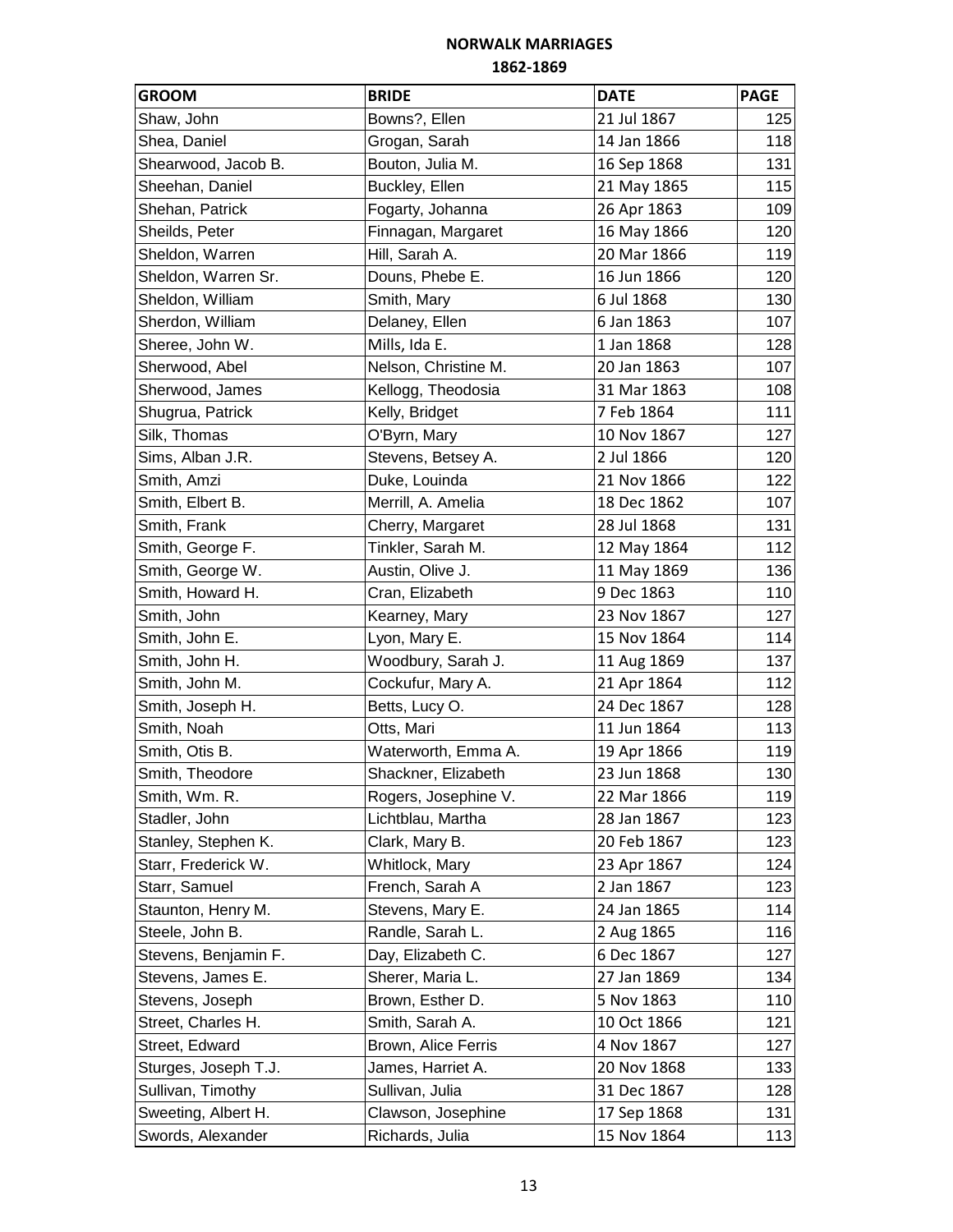| <b>GROOM</b>           | <b>BRIDE</b>             | <b>DATE</b>  | <b>PAGE</b> |
|------------------------|--------------------------|--------------|-------------|
| Swords, Wm H.          | Waterman?, Annie         | 10 Sept 1862 | 105         |
| Talmadge, James E.     | Dauchy, Lydia A.         | 15 Oct 1868  | 132         |
| Tammany, John          | Harvey, Mary             | 19 Aug 1862  | 105         |
| Taylor, Daniel G.      | Beers, Pauline E.        | 7 Dec 1865   | 118         |
| Taylor, George C.      | Wilson, Rhuma            | 30 Jul 1867  | 126         |
| Taylor, Samuel J.      | Coley, Mercy A.          | 10 May 1864  | 112         |
| Thomas, James          | Doty, Clara S.           | 26 Jul 1865  | 116         |
| Thompson, Edward       | White, Phebe J.          | 26 Dec 1867  | 128         |
| Thompson, Patrick      | Kelly, Bridget           | 25 Nov 1866  | 122         |
| Thompson, Richard R.   | Squares?, Caroline       | 3 Sep 1869   | 137         |
| Thompson, William      | Weed, Eliza J.           | 16 Nov 1862  | 106         |
| Thompson, William      | Bowles, Annie            | 22 Oct 1868  | 132         |
| Tierney, Thomas        | O'Brien, Bridget         | 9 Aug 1862   | 104         |
| Tohill, Thomas         | Allen, Kate              | 6 Sep 1869   | 137         |
| Tolles, Lawrance       | Finnegan, Alice          | 21 Jan 1866  | 118         |
| Townsend, Nathaniel CL | Beers, Mary CL           | 4 Dec 1869   | 139         |
| Tracey, Michael        | Lee, Mary                | 24 Dec 1867  | 128         |
| Tremain, Henry E.      | Goodrich, Sarah B.       | 1 Jun 1869   | 136         |
| Trogboy, William (B)   | Elizabeth, Elizabeth (B) | 28 Sep 1868  | 131         |
| Trowbridge, Truman     | Ferris, Mary M.          | 12 Feb 1867  | 123         |
| Troy, Martin           | Doyle, Julia             | 17 Sep 1864  | 113         |
| Troy, Patrick          | Mahan, Mary              | 29 May 1869  | 136         |
| Tuck, J. Allen         | Meeker, H. Josephine     | 28 Jan 1868  | 129         |
| Tucker, William L.     | Stone, Agnes M.          | 7 Nov 1866   | 122         |
| Tuttle, James A.       | Hoyt, Catherine A.       | 15 Jun 1864  | 113         |
| Twiss, Stark           | Hitchcock, Anna          | 9 Jul 1868   | 131         |
| Upson, Edward F.       | Allen, Sophia            | 27 May 1867  | 125         |
| Valentine B?. P.       | Ferris, Josephine A.     | 20 Sep 1865  | 116         |
| Van Hoosear, Henry     | Johnson, Lucy E.         | 4 Sep 1866   | 121         |
| Vanderbilt, Abraham L. | Raymond, Fanny L.        | 25 Jun 1862  | 104         |
| Wall, James Jr.        | Beard, Isabella F.       | 18 Dec 1862  | 107         |
| Walmsley, Stephen E.   | Swalm, Magdalene M.      | 14 Mar 1867  | 124         |
| Warner, Levi Jr.       | Adams, Mary S.           | 6 Jun 1865   | 115         |
| Warner, R. S.          | Craw, Emma A.            | 22 Feb 1865  | 115         |
| Warren, George         | Keeler, Caroline O.      | 7 Nov 1867   | 127         |
| Waske, David           | Disbrow, Katie R.        | 13 Apr 1865  | 115         |
| Wasley, Fred R.        | Wilcox, Ophelia S.       | 3 Aug 1869   | 136         |
| Waterbury, John W.     | Hall, Julia              | 8 Feb 1864   | 111         |
| Webb, Frederick S.     | Hoyt, Emily F.           | 15 May 1866  | 120         |
| Weed, albert R.        | Fillow, Eliza A.         | 8 Oct 1867   | 126         |
| Weed, Edward P.        | Lynes, Sophia A.         | 19 Dec 1865  | 118         |
| Weed, Francis E.       | Brush, Martha S.         | 3 Apr 1867   | 124         |
| Weed, Henry J.         | Partrick, Louisa         | 30 Dec 1863  | 110         |
| Wesley, John (B)       | Davis, Eliza (B)         | 13 Sept 1862 | 105         |
| Wheeler, Charles C.    | Tryon, Hanna M.          | 22 Nov 1865  | 117         |
| Wheeler, Clarence L.   | Quintard, Annie M.       | 17 Jul 1869  | 136         |